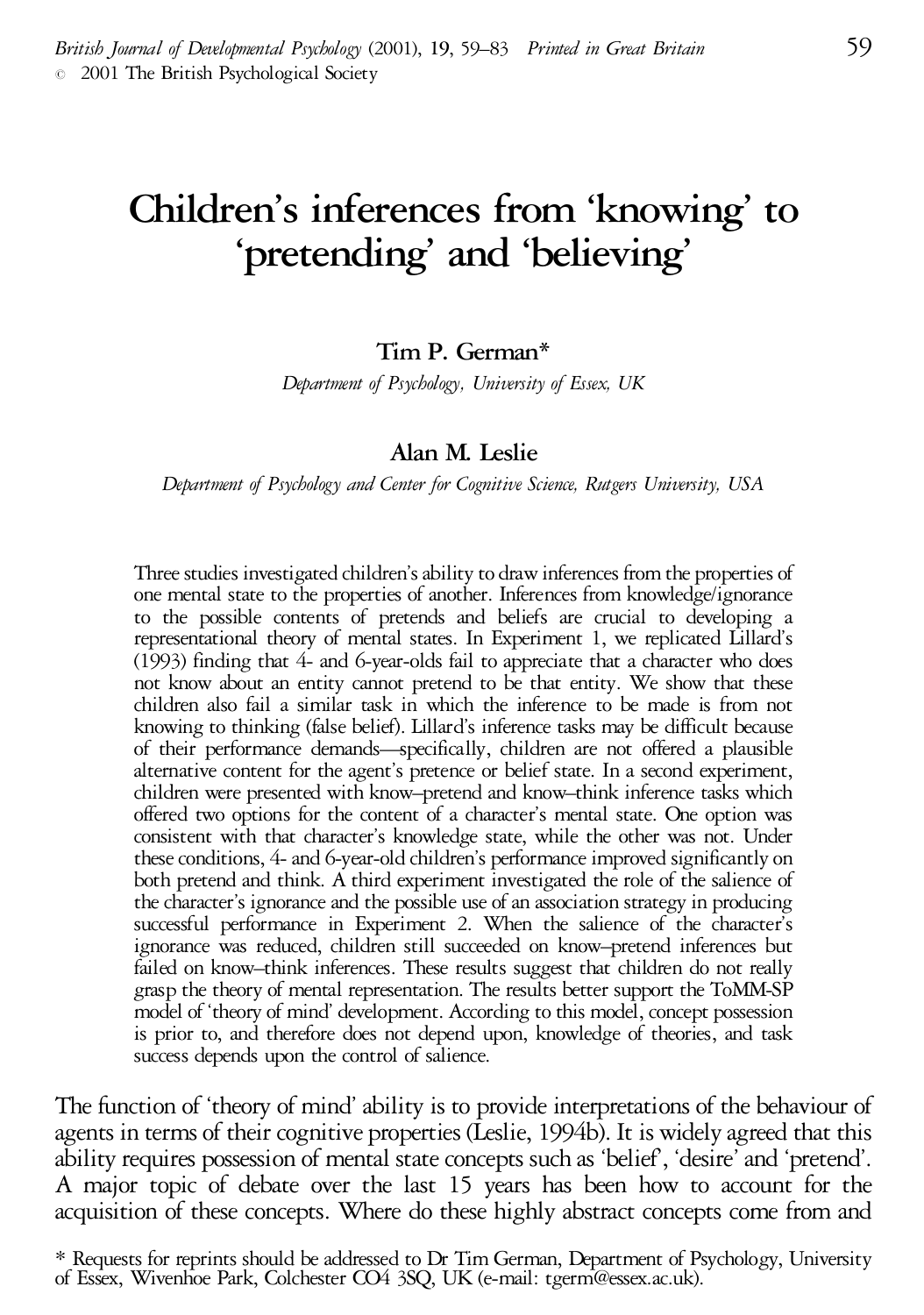what is the relation between concepts of mental states and knowledge about mental states? Since Leslie (1987) introduced the idea that pretence is part of the child's 'theory of mind,' much discussion has focused on the early capacity for pretend play, which emerges between 18 and 24 months of age in the normally developing child. Under Leslie's model of 'theory of mind' development, the ability to engage in pretence together with the ability to recognize pretence in other people depends upon the mental state concept 'pretend' (Leslie, 1987, 1988, 1994a, 2000). Accordingly, this concept must be available very early. An alternative view is that children's earliest interpretation of pretence does not involve the attribution of mental states; instead, pretence is interpreted only as a special kind of action, namely, 'acting as if' something were the case when it is not (Lillard, 1993, 1996, 1998; Perner, 1991).<sup>1</sup>

# *Concepts and the theory-theory*

The contrasting views presented above reflect differences concerning the nature of abstract concepts. According to the Lillard–Perner view, abstract concepts depend crucially upon knowledge, in particular upon knowledge of common-sense 'theories'; such a view is often called the 'theory-theory' of concepts. To the theory-theorist, early possession of the mature concept 'pretend' seems highly dubious. The reasons for this are as follows. Theory-theory argues that possession of the 'pretend' concept is really possession of special knowledge, namely, knowledge of the representational theory of mind. In order to possess the'pretend'concept by their second birthday, childrenwould already have to have knowledge of that theory. However, knowledge of the representational theory will also yield the concept 'belief'. Extensive evidence shows that children do not consistently solve false belief tasks until <sup>4</sup> years of age (see e.g. Wellman, Cross, & Watson, 2001). According to current theory-theory, this is critical evidence, showing that the representational theory of mind only develops around 4 years of age. Therefore, children younger than this, because they do not grasp the representational theory, must lack any and all the concepts that depend upon it, including 'pretend'. It is important to realize that the problem that early pretence poses for theory-theory

is not that it implies concept innateness. Leading theory-theorists often concede that some highly abstract concepts are probably innate and even that some highly abstract concepts must be innate (e.g. Gopnik & Meltzoff, 1997; see also Carey, 1985), Why, for the theory-theorist, couldn't 'pretend' simply be different from 'believe' in that the former is innate and the latter acquired? The answer is again because, according to theory-theory, the possession of abstract concepts depends critically upon possession of knowledge of theories. The only way that 'pretend' could be innate is if knowledge of the theory it depends upon—the representational theory—is innate. But that is ruled out by the evidence on 'believe'. The only remaining alternative is that younger children have a quite different theory of pretence and consequently have a quite different concept than 'pretend'. Therefore, even though younger children engage in pretence and recognize pretence in other people, they cannot really possess the concept 'pretend'. That

<sup>1</sup> More recently, Perner (e.g. Perner, 1995; Perner, Baker, & Hutton, 1994) has argued that pretence *is* initially understood as a mental state, specifically, as an undifferentiated pretence-belief state which he calls 'prelief'. In certain respects, this moves Perner's position much closer to Leslie's.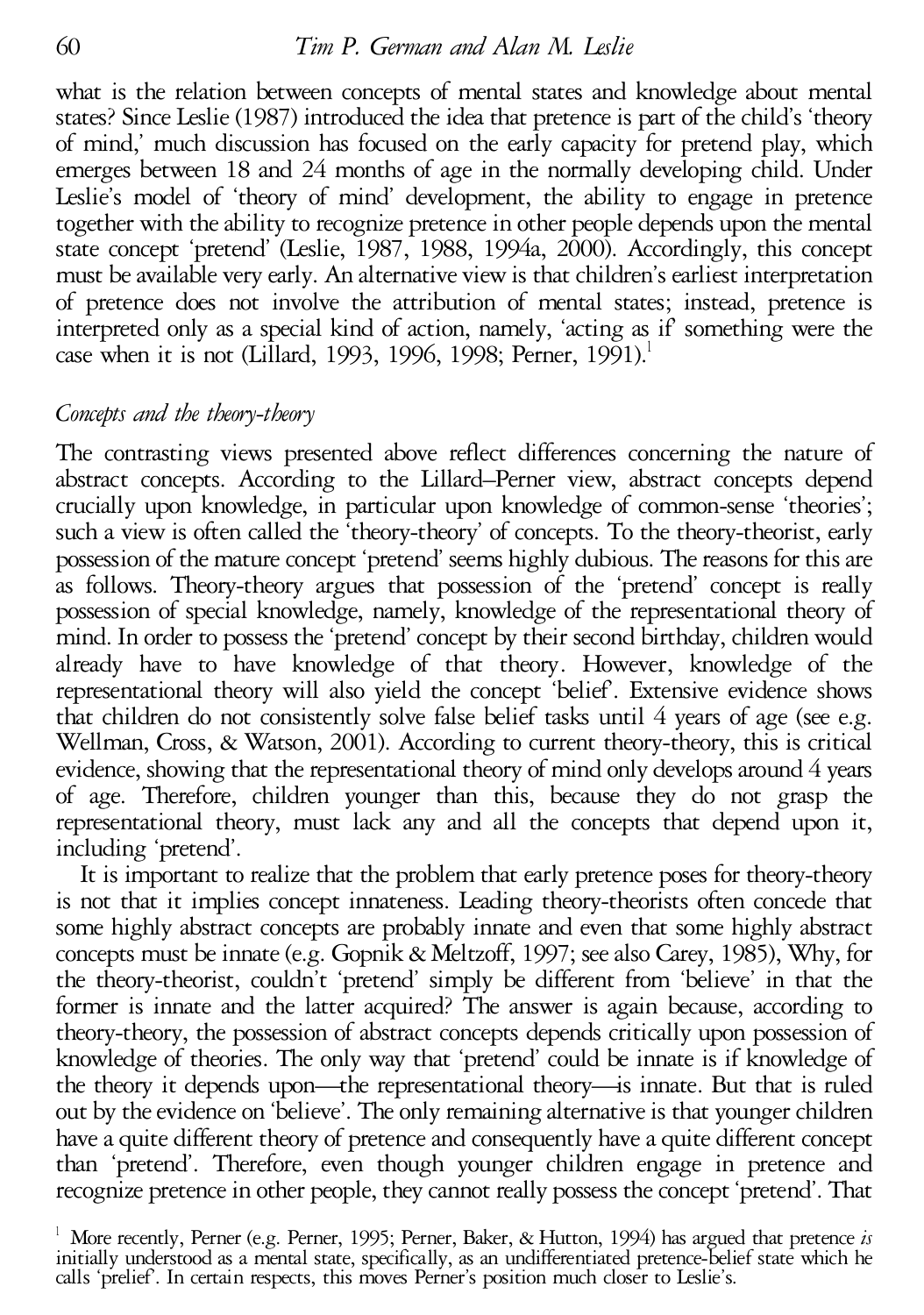is, despite appearances, they do not have the concept that adults have because they do not really understand pretence as a representational mental state. And so, following Perner (1991), Lillard proposes that, instead, younger children only understand pretence behaviourally as a type of action. And, again for that reason, they lack the adult concept,

'pretend'. Each step of the theory-theorist's argument depends on the assumption that concept possession depends upon knowledge and, specifically, on the assumption that the concepts 'pretend' and 'believe' each depend upon knowledge of the representational theory. If these assumptions are rejected, or even questioned, it is possible to agree on much of the current developmental data and yet reach quite different conclusions.

# *Concepts and the ToMM model*

Leslie's model of pretence assumes <sup>a</sup> radically different view of concepts. In this view, rather than depending upon knowledge, concepts may exist prior to knowledge. This may be particularly useful for the early developing abstract concepts. A concept, e.g. 'cause' (Leslie & Keeble, 1987) or 'pretend' (Leslie, 1987), serves principally to pick out and designate a specific property in the environment, allowing attention selectively to that property. Rather than always depending upon knowledge, concepts can depend upon mechanism. Specialized cognitive mechanismscan allowattention to go to specific properties or sets of properties. For example, the mechanisms of colour vision allow colours to be attended and thus allow colour concepts to be grounded without knowledge of atheory of colour. According to Leslie's approach, this general idea can be extended to non-sensory concepts, and even to highly abstract concepts. For example, the 'Michotte module' allows young infants to attend to causes and effects, grounding the concept 'cause' without infants knowing anything about what causes really are (Leslie & Keeble, 1987). But once the child can selectively attend to the property in question, the child can have thoughts about that property, make observations about that property and, most importantly, can begin to learn things about that property.

The principal developmental role of a concept in Leslie's view, then, is to allow the child to attend to a specific property in the environment so that it becomes possible to learn things specifically about that property—under what circumstances it occurs, its typical consequences and accompaniments, and so forth. What is necessary for concept possession within this framework is not having a prior theory concerning the nature of that property but simply a mechanism that allows the relevant property to be specifically and reliably dealt with. In the case of mental state concepts, Leslie and colleagues (Baron-Cohen, 1995; Frith & Frith, 1999; German & Leslie, 2000; Leslie, 1987, 1991, 1994a, 1994b, 2000; Leslie & German, 1995; Leslie & Roth, 1993; Leslie &Thaiss, 1992; Roth&Leslie, 1998) have developed theidea of aspecialized 'Theory of Mind Mechanism' (ToMM) which has the job of attending to other people's mental states. If anything, a representational theory of mind is a consequence of possessing concepts like 'pretend' and 'believe' not a prerequisite. In short, according to this view of concepts, theory-theory puts the cart before the horse. For more extensive discussion, see Leslie (in press).

The ToMM model postulates the existence of a specialized neurocognitive mechanism that begins to mature during the second year of life (but see Leslie, 1994b, for earlier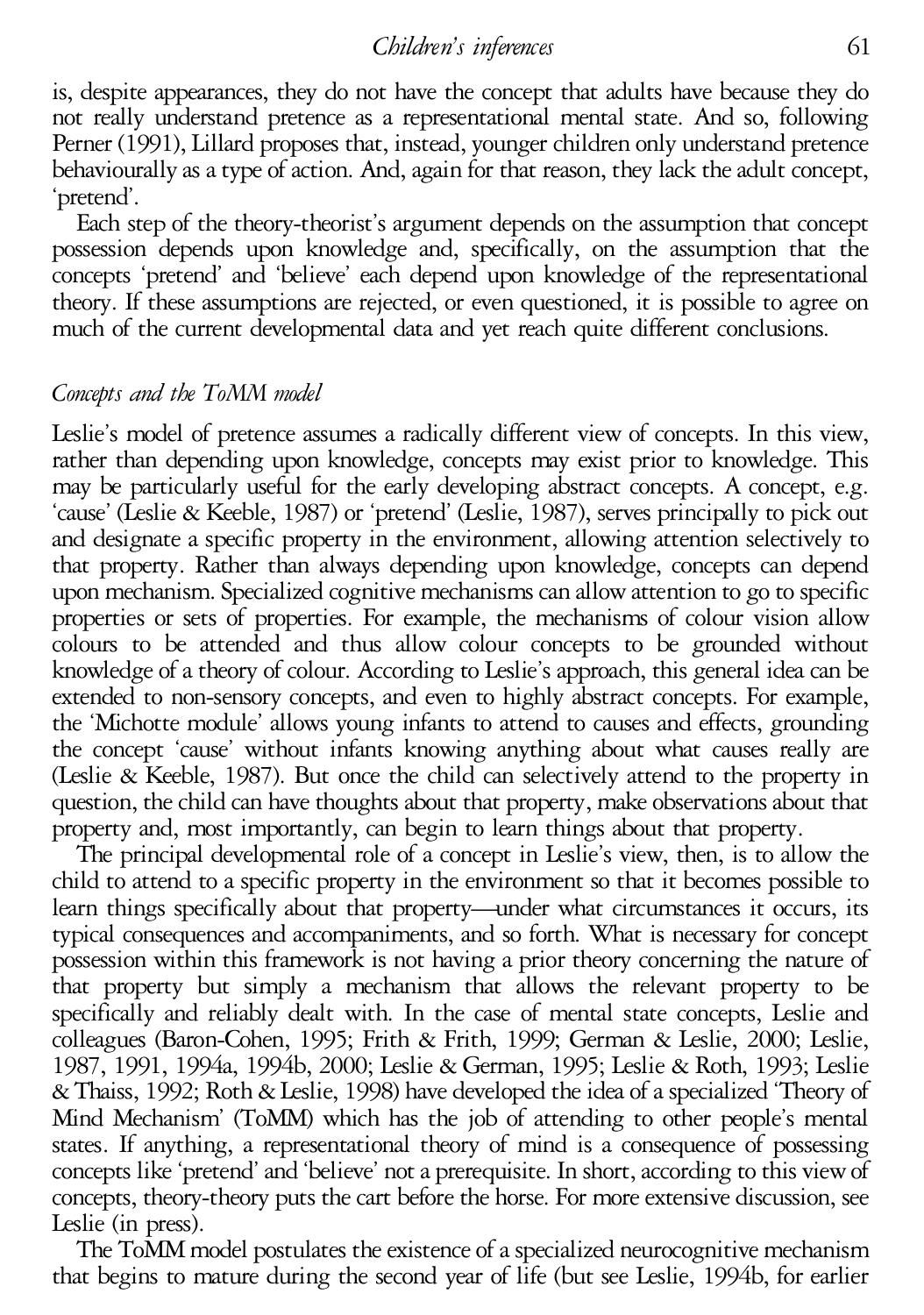manifestations). On present knowledge, the normal development and maturation of neural systems appears to require a mixture of genetic specification plus certain kinds of inputs both endogenously generated and external (Crowley & Katz, 1999; Katz & Shatz, 1996). Though nothing is known in this regard, ToMM is probably no exception to this rule. Leslie (1987, 1994a, 1994b, 2000) has proposed that a chief psychological function of ToMM is to allow the young brain to attend to the mental states of agents. In this service, ToMM makes available a set of specialized concepts, the 'informational relations'. It seems likely that the initial size of the conceptual space is limited to 'want', 'pretend', 'know' and 'believe', plus some others having to do with perceiving and

saying. Of these early-appearing mental state concepts, 'pretend' and 'believe' have attracted the most controversy. In the context of the studies to be reported, we highlight below two aspects of the ToMM model of how these concepts develop.<sup>2</sup>

First, as we have seen, concepts are not assumed to depend inherently upon knowledge. Therefore, attributing a concept to a child does not entail attributing a particular piece of knowledge to the child. This has been a continuing source of confusion for theory-theorists when discussing the ToMM model. For example, Hickling, Wellman, and Gottfried (1997) write,

Consider Leslie's ... position that young children *view* pretence not only as<br>mentalistic and subjective ... but also as representational ... [A] representational<br>understanding of pretence requires recognizing that prete capture reality at all faithfully, whereas belief aims to depict faithfully ... (p. 350; italics added).

However, Leslie's position is not, and never was, that young children possess knowledge of the theory that pretence is a 'mentalistic, subjective, representational' state. Fortunately, children do not need to know all that in order to pretend, recognize pretence in other people, or possess the concept 'pretend'. Indeed, if they did need to know all this, then they would also need to possess the concepts 'mentalistic', 'subjective' and 'representational'. And how would they acquire those concepts?

representational state. However, one doesn't need to know this to have the concept 'pretend'.<sup>3</sup> It is likewise perfectly true that water is  $H_2O$ , but one doesn't need to know that to have the concept 'water'. Recognizing that very young children would not plausibly know much or anything about pretence, Leslie (1987) made a more modest proposal in which aspecialized mechanismunderlies young children's ability to pretend and to recognize pretence in other people. The mechanism allows the child to attend to

 $^2$  Some commentators have faulted the ToMM model for ignoring development. For example, Riggs and Mitchell (2000) write, '... a problem with [the ToMM] account is that it says nothing about *developmental* mechanisms (beyond maturation of modules)' (p. 5). However, as far as we know, there are only two known 'developmental mechanisms', namely, maturation and learning, both of which are assigned roles in the T

It certainly would not help to 'know' that pretence is aimed at 'fictional depiction', even if the child had the concept 'fictional depiction,' because often pretence involves <sup>a</sup> 'faithful depiction' (Leslie, 1987, 1994a).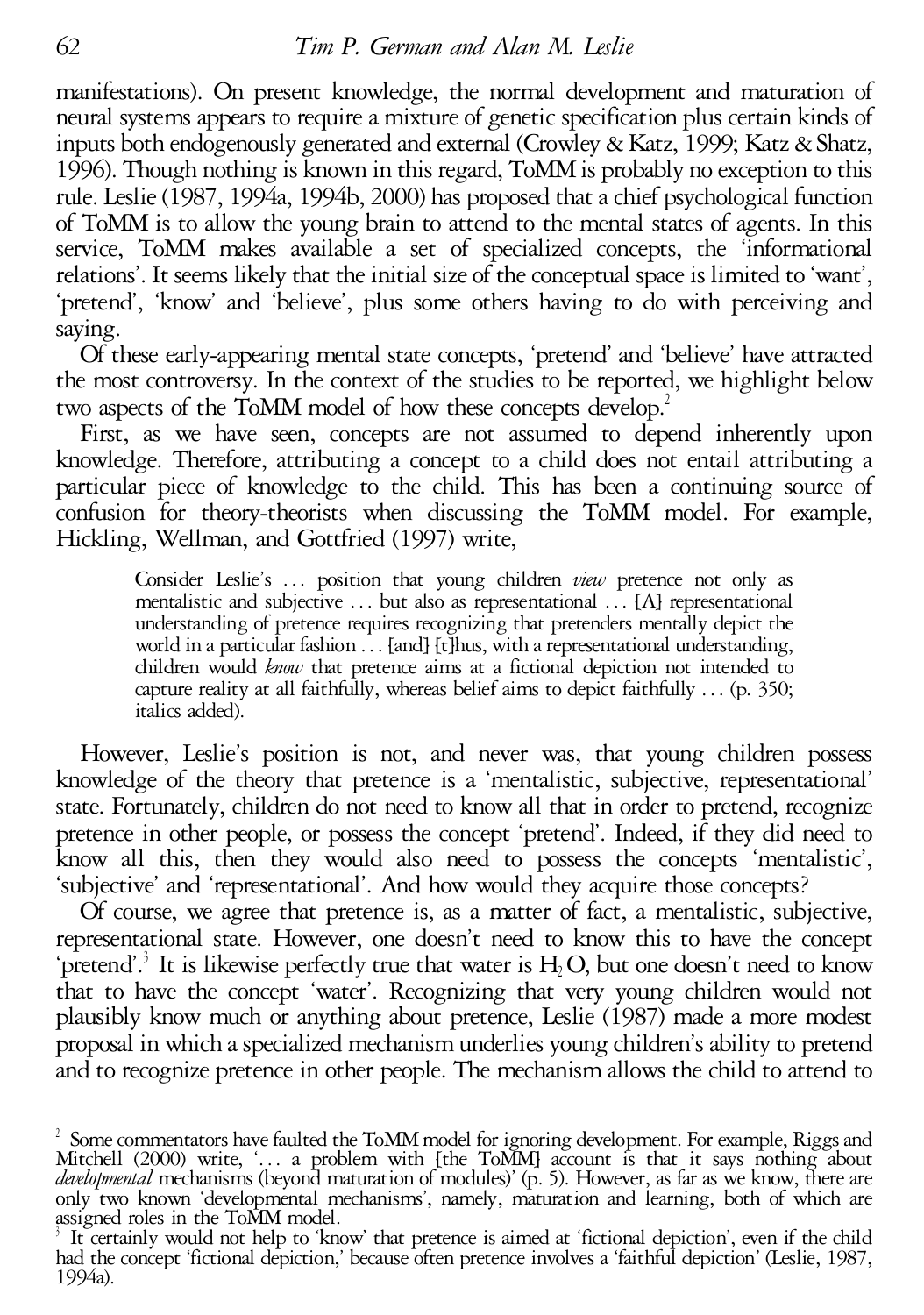and represent those states and thus to begin to learn things about those states; perhaps

even, eventually, to learn esoteric things, like the 'representational theory of mind'. The second point we want to highlight is that determining the child's representational power (competence) requires us to carefully study the child's processing power (performance). Learning is always the result of the interaction between competence, performance and, of course, environmental exposure. We have been investigating this interplay in regard to solving false belief problems through studying an executive function we call 'selection processing' (SP) (German & Leslie, 2000; Leslie, 1992, 1994b; Leslie & Roth, 1993; Leslie & Polizzi, 1998; Leslie & Thaiss, 1992; Roth & Leslie, 1998). According to the ToMM-SP model, children require more than simply the concept 'believe' in order to pass false belief tasks. For one thing, they must also reach certain levels of ability in necessary performance factors. Together with others (e.g. Carlson, Moses, & Hix, 1998; Cassidy, 1998; Mitchell, 1994; Russell, Mauthner, Sharpe, & Tidswell, 1991), we have suggested that the salience of the actual state of affairs taxes children in false belief tasks. In particular, the SP model says that success in false belief situations requires an ability to inhibit making the default attribution of a true belief. But such an ability emerges only gradually through the pre-school period. Before this inhibitory ability has developed sufficiently, it is difficult for the child to attend successfully to false belief situations for thesimplereason that they willappear to the child to be true belief situations. This, in turn, diminishes the child's ability to learn about false beliefs and the circumstances in which they occur.

However, in the ToMM-SP model, the door is left open to learning about false beliefs because, unlike Wellman's (1990) proposed 'copy theory' concept, the concept 'believe' does not actually rule out the possibility that beliefs can be false. Furthermore, there will be occasional naturally occurring situations (akin to simplified false belief tasks) in which inhibitory demands are reduced and in which the child will succeed in attributing a false belief. As the child's powers for successful 'selection processing' increase, so will the number of situations in which the child successfully attends to the false belief. Eventually, the child can be vigilant for the occurrence of false beliefs and project hypotheses about their causes and consequences. As Roth and Leslie (1998) put it, the false beliefs in situations will begin to 'pop out'. No prior 'representational theory of mind' is required.

# *'Theory of mind' and the study of concepts*

The child's 'theory of mind' provides an intriguing opportunity to study the larger issues concerning the nature of abstract concepts. A central tenet of current theorytheory approaches to mental state concepts is that the mature representational theory is not acquired until around 4 years of age when the child first reliably passes standard false belief tasks. As we saw, this means that, despite appearances, the younger child cannot possess the concept 'pretend' because, like 'believe', 'pretend' can only be possessed by grasping the representational theory of mental states. Whatever concept of pretence the younger child does hold, it must be a different concept from the adult concept because, according to this view, the adult concept is crucially based on the representational theory of mind. Lillard reasoned that this implication of representational theory-theory could be tested in a new way. She examined whether children, old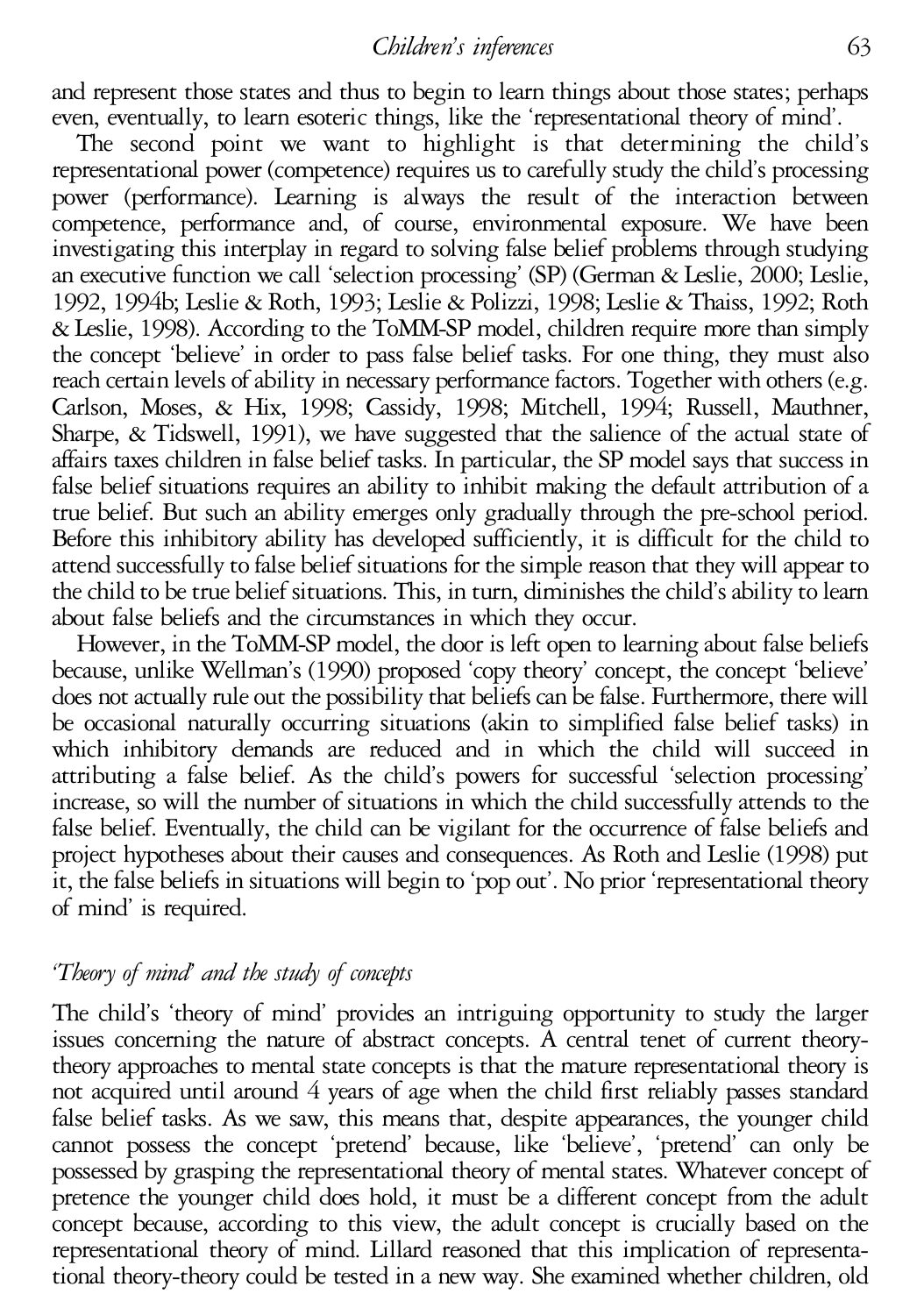enough to understand 'knowing' and 'not knowing', appreciated the implications of ignorance for attributions of pretence. For example, if someone has a complete lack of knowledge about, say, rabbits, including the knowledge even that there are such things as rabbits, then how could that person represent 'rabbits' in the content of a pretend? Because they could not, such a person could never pretend to be a rabbit. If a child appreciates the fact that ignorance constrains pretend contents, it would, according to Lillard's analysis, show that the child employs a representational theory of pretence. Alternatively, if a child does not understand this, then it would mean that the child lacks a representational theory of pretence. Thus, Lillard extended the theory-theory approach in an interesting way by pointing out that it entails that the child be able to make certain inferences from one mental state to another, namely, from knowing to pretending. Lillard further hypothesized that if children did not have <sup>a</sup> representational

understanding of pretence, then they would have to understand pretence merely as action. To test the action hypothesis, Lillard (1993) presented 4- and 5-year-olds with a story in which a character (from another planet) did not know anything about rabbits but was nevertheless jumping up and down 'like a rabbit'. Children were asked whether the character was pretending to be a rabbit. Most children responded that the character was indeed pretending to be a rabbit, ignoring his lack of knowledge (Lillard, 1993). Furthermore, their performance was worse on this task than on a standard false belief task (Perner, Leekam, & Wimmer, 1987), prompting Lillard (1993, p.375) to suggest that understanding 'pretence' as mental representation lags behind understanding 'belief' as mental representation. Other tasks have also cast doubt on whether the child understands that pretence is <sup>a</sup>

representational mental state. Perner *et al.* (1994) required participants to decide whether a character, acting as if a rabbit was in a hutch when there was no rabbit there, was pretending that the rabbit was there or really believed that the rabbit was there.<br>When the character knew the rabbit was absent, the children were required to attribute pretence; when the character did not know the rabbit was absent, the children were required to attribute (false) belief. Three-year-old children were typically unable to draw the required distinctions.

# *Ignorance and theory-theory: does 'pretence' lag 'belief'?*

The findings above suggest that it is important to distinguish the processes required for children to engage in and to recognize pretend play which emerge around 24 months (Harris & Kavanaugh, 1993; Leslie, 1987, 1988, 1994a) from later developing knowledge about pretence. Specifically, the ability to recognize pretence in other people and to infer the content of their pretence may not require an understanding of the relationship between ignorance and pretence. This is compatible with the ToMM view of pretence in which the relationship between ignorance and pretence may be one of the many things about pretence the child has to learn.

Within the framework of the representational theory-theory, however, an appreciation of the role of ignorance has afundamental role. What a person can or will mentally represent is constrained by what they know. In the standard false belief task, Sally represents the marble as being in the basket because she does not know it is in the box.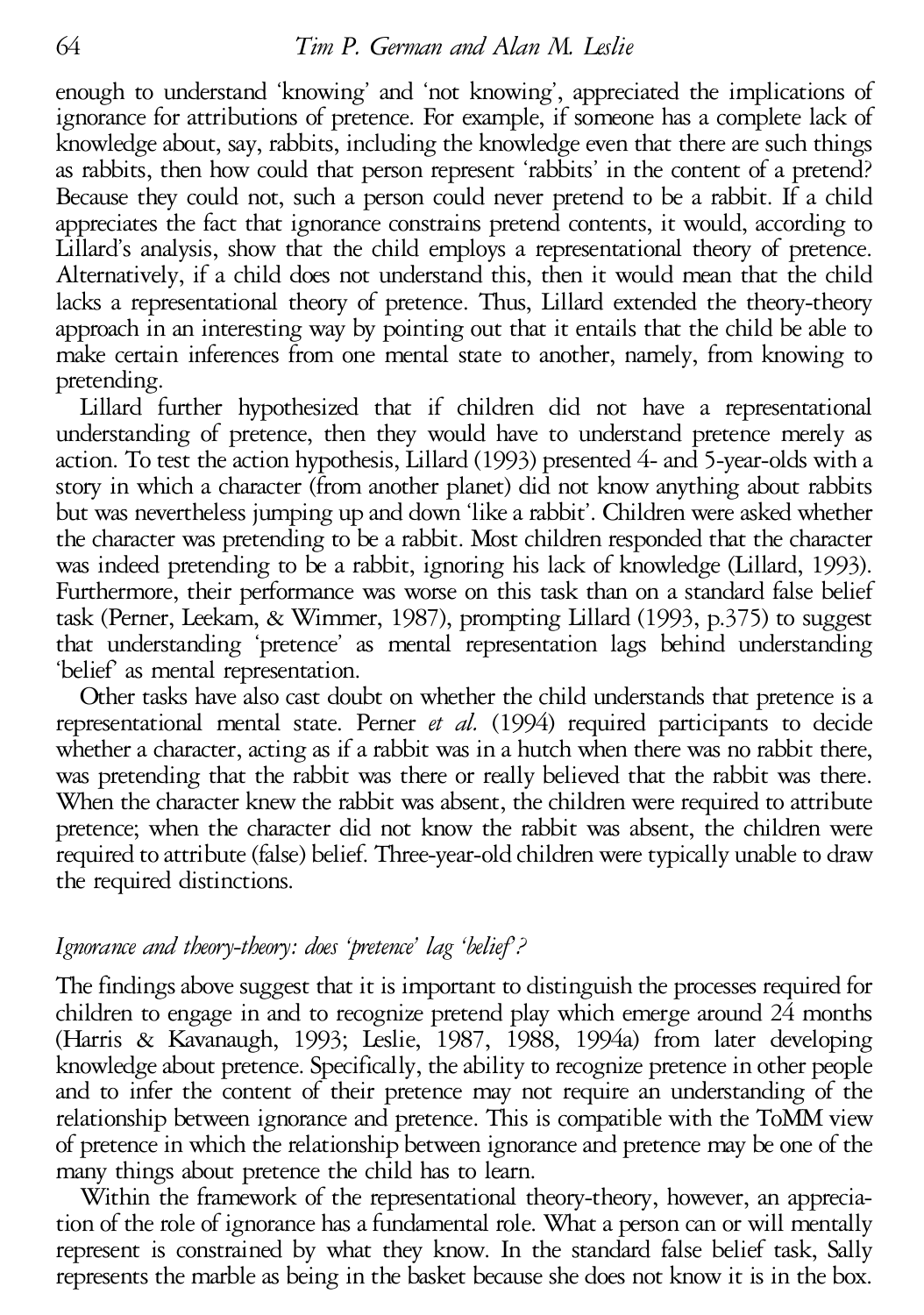Lillard's task pushes this 'logic' one step further by introducing a character who has never encountered or heard of a particular kind of thing (e.g. rabbits) and therefore has no knowledge whatsoever regarding such things, including no knowledge even that such things exist.<sup>4</sup> The character's ignorance precludes him from representing rabbits and thus from pretending about rabbits. Failure to appreciate this relationship between ignorance and pretence is thus evidence that the child does not assimilate pretence

This line of reasoning raises the puzzle of why a representational understanding of pretence should lag that of belief. If the representational theory is induced by general learning mechanisms, as is generally assumed (Gopnik& Meltzoff, 1997; Perner, 1991), then why should the theory be induced only from belief states and not from pretence? The much greater salience of pretend play over belief states makes this all the more puzzling. One possibility is simply that Lillard's conclusions are wrong. Recently, there have

been reports that young children do interpret pretence as a mental state (as opposed to merely action). Custer (1996) presented 3- and 4-year-old children with a task in which they were required to choose which of two 'thought bubbles' depicted the content of various mental states (pretending, believing and memory). One picture showed the real olds performed well for all the story types, while the 3-year-olds performed well only for the pretend and memory tasks. In a similar vein, Bruell and Woolley (1998), report several experiments suggesting that 4-year-olds understand that the contents of two individuals' pretends can be different, despite their performing the same action. In addition, when children were provided with the additional support of thought bubbles; a procedure first used by Wellman, Hollander, and Schult (1996), similar results were obtained from 3-year-old children (see also Joseph, 1998). Hickling *et al.* (1997) and Cassidy (1998) have shown that 3-year-olds can successfully attribute a false belief to another person when the content of the false belief concerns another person's pretence.

However, all of the above studies show only that children appreciate that pretence behaviour has mental content (and therefore counts as mental state rather than mere behaviour). The data are not sufficient to show that children understand pretence as mental representation. Important additional features are required for understanding 'mental representation' as opposed to understanding 'mental state with content'. For example, mental representations are distinguished by their form as well as by their content; two people could have a mental representation of the same cat sitting on the same mat, but this content might be represented by a mental image in one case and by a sentence in the other. Although they would have the same belief by content, these two people would have different mental representations. See Leslie and Thaiss (1992) and Perner (1991) for discussions of this distinction in the context of 'theory of mind' research. Lillard's pretend task differs from these other studies in that it requires children to

draw an inference from one mental state to another. Specifically, children are required to

This is not a trivial demand to place on children, who have been shown to find it difficult to quarantine their real world knowledge for certain kinds of reasoning (e.g. Dias & Harris, 1990; Scott, Baron-Cohen, & Leslie, 1999). We are grateful to Michael Siegal for drawing this to our attention.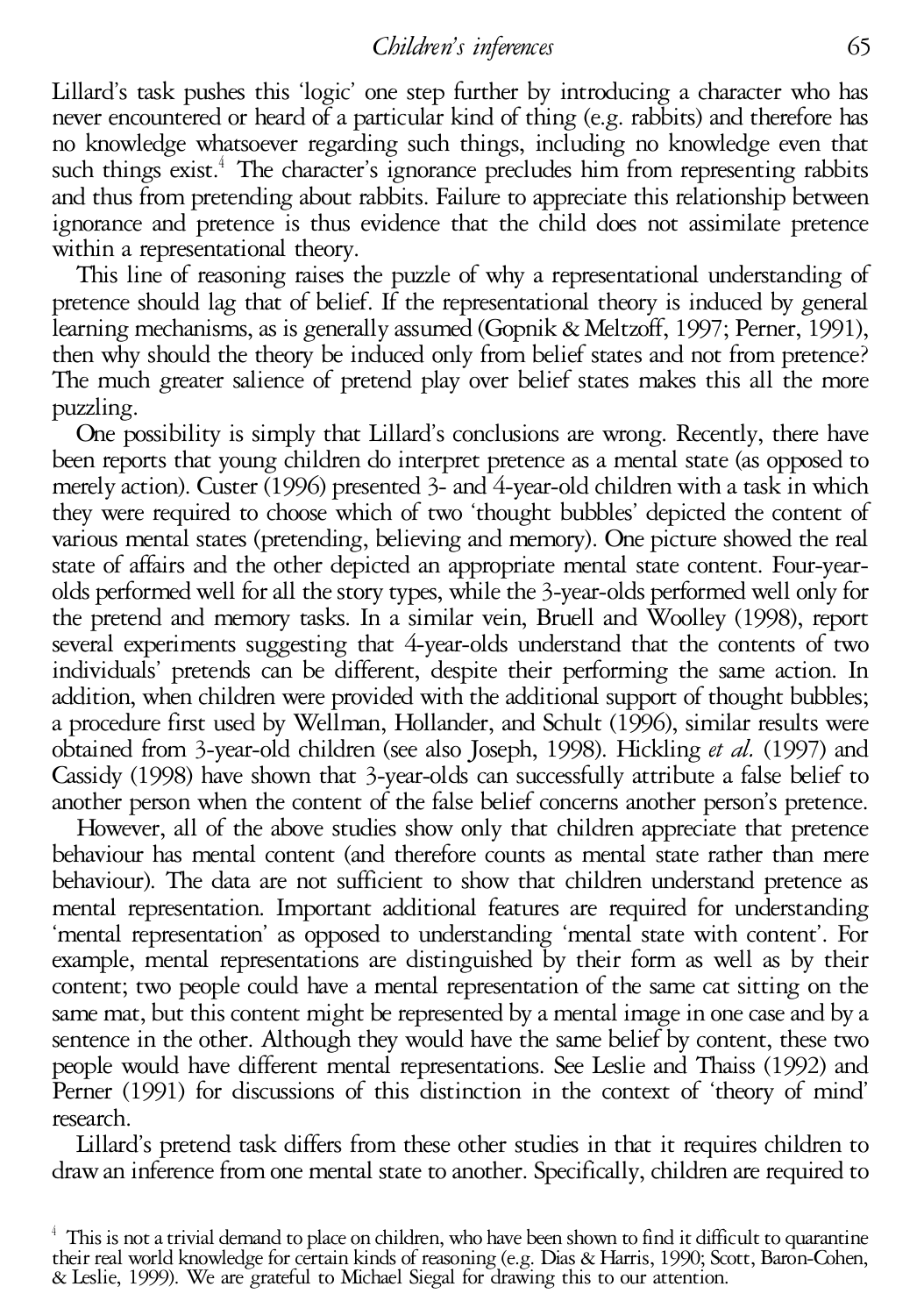infer from what a character does not know to what that character cannot pretend. Her findings suggest that children may begin relatively late, at 6 years old or more, to understand that ignorance constrains pretence by limiting the mental representations a person may form. From the point of view of theory-theory, such a finding is important because it indicates that the representational theory of pretence, and possibly the entire representational theory of mind, is not grasped until much later than is generally

Lillard's studies have been restricted to know–pretend inferences. Her conclusion that the concept 'PRETEND' lags the concept 'BELIEVE' is based on comparing two very different sets of tasks: know–pretend inferences vs. standard false belief. Before accepting this conclusion, it is important to compare the two concepts within identical task structures. We therefore began (Experiment 1) by directly comparing know–pretend inferences with know–believe inferences using tasks with the same inference structure, based on Lillard (1993). In two further experiments, we examined possible performance and pragmatic demands inherent in these cross-state inference tasks.

#### **EXPERIMENT 1**

Children were given tasks requiring an inference between two mental states. One group was asked to solve know–pretend inference tasks modelled on Lillard (1993, Expt 1). A second group was asked to solve closely matched know–think inference tasks, involving an inference from what <sup>a</sup> character knows to what <sup>a</sup> character might believe. Performance on both inference tasks was compared with performance on <sup>a</sup> standard test of false belief (Perner *et al.*, 1987). We expected performance on the know–pretend inference task to replicate the findings of Lillard  $(19\overline{9}3, \text{Expt 1})$ , with children failing to infer from what a character does not know to what they cannot pretend. Because the know–think inference was tested with the same task structure, we also expected children to have difficulty with know–think.

## **Method**

#### *Participants*

The participants in this experiment were <sup>64</sup> children, recruited from schools serving <sup>a</sup> range of socio- economic backgrounds in Colchester, Essex, UK. <sup>A</sup> further four children were excluded for failing control questions twice. There were 32 older 4-year-olds randomly assigned to a Pretend condition (eight boys and eight girls, mean age 4:10, range 4:6–5:1) and to a Think condition (seven boys and nine girls, mean age  $4:9$ , range  $4:1-5:1$ ). There were also 32 6-year-olds, randomly assigned to the Pretend condition (ten boys and six girls, mean age 6:3, range 5:11–6:8) and to the Think condition (nine boys and seven girls, mean age 6:3, range 5:11–6:9).

#### *Tasks and design*

Children in both mental state conditions were each given four inference tasks followed by a 'standard' false belief task (Perner *et al.*, 1987). Children in the Pretend condition received tasks identical to the tasks presented in Lillard (1993, Expt 1). Children were shown a small human doll and were told: 'This is Sally. Sally knows what a rabbit is. Look, she's pretending to be a rabbit.' Sally was made to hop up and down across the table in front of the children. Sally was put away and the children were introduced to a small troll doll and told: 'This is Luna. Luna comes from a far-off land. Luna's never seen a rabbit and she's never heard of one either. Luna doesn't know what a rabbit is. Look Luna's hopping up and down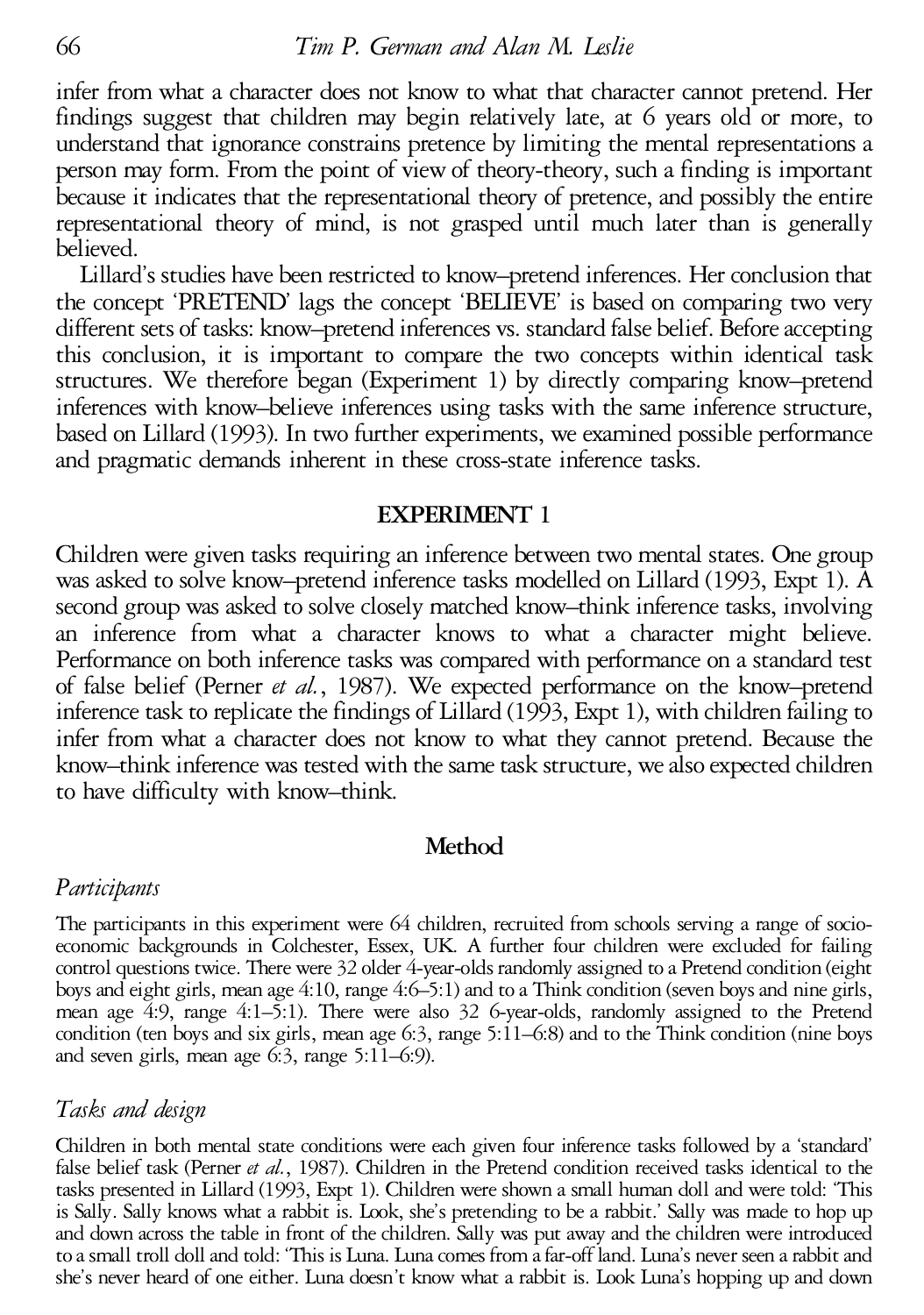like this.' The troll doll was made to hop up and down exactly as the human doll had. Children were then asked a control question: 'Does Luna know what a rabbit is?' They were then asked thetest question: 'Is Luna pretending to be a rabbit?' Finally, children were asked to justify their response: 'Why do you think

that?'<br>Two of the pretend tasks involved 'self-pretend', where a character pretends to be something (hopping/<br>rabbit and swooping/bird), while the other two involved the character pretending that some object was<br>another ob in one of two orders. Half the children received one Self-pretend task, followed by two Object-pretend tasks and then the final Self-pretend task (SOOS). The remaining children received the tasks in the opposite order (OSSO). There were also two possible contents for the pretend. For example, half the children received stories where the character hopped and were asked whether she was a rabbit, while for For the swooping/bird, pen/train and box/castle tasks the other contents were plane, truck and den

respectively.<sup>5</sup><br>Children in the Think condition received Think tasks modelled on the Pretend inference tasks.<br>Children were shown an opaque container (e.g. a bag) and told: 'Look, there's a rabbit in this bag. It's<br>hoppin Luna sees the bag hopping up and down, like this.' The bag was once again made to hop up and down.<br>Children were then asked a control question: 'Does Luna know what a rabbit is?' They were then asked the test question: 'Does Luna think that there's a rabbit in this bag?' Finally, children were asked to justify their response: 'Why do you think that?' Two of the Think tasks involved evidence of the content in the form of movement/action on the part

of the container; the rabbit story described above and a task involving a cage covered with a cloth which shook back and forth and was described as containing a bird. Another task involved evidence in the form of sound. An opaque box was described as containing a motorbike and was made to make 'engine' noises.<br>The final Think task involved no evidence; a different opaque box was simply described as containing an apple.

As for the Pretend tasks, the order of presentation and specific contents of the mental state were counterbalanced across children. There were two presentation orders: half the children received the first action story, followed by the sound story and the no evidence story and finished with the other action story (ASNA), while the other half received a different order (SAAN). The alternative mental state contents, received by half thechildren, werea kangaroo (for the hopping bag), a hamster (for the moving cage), <sup>a</sup> car (for the 'engine noise' box) and an orange (for the silent box). Children in either condition who failed the control question were corrected; the experimenter told

them again that Luna hadn't seen or heard of a rabbit and didn't know what a rabbit was. The control question was then repeated. Repetition was required for nine children who then passed. A further four children failed a second time and were excluded and replaced.<br>The false belief task was a standard deceptive box task (P

response, they were shown the true content (a pencil) and then, with the box closed again, were asked the test question: 'When you first saw this box, before we opened it, what did you think was inside?', followed by a control question: 'What's inside here really?'

#### *Materials*

The materials for the pretend tasks were two small dolls, one boy and one girl, and two small troll dolls, one with blue hair and one with yellow hair. Children heard all stories about dolls introduced as the same sex as they were. A small box (10 $\times$  8 $\times$  6 cm), and a yellow highlighter pen served as the objects in the Object-pretend tasks. The same trolls were used for the think tasks, along with two different small boxes (approx. 10  $\times$  8  $\times$  6 cm; 14  $\times$  10  $\times$  8 cm), a wire cage (13  $\times$  12  $\times$  7 cm), a piece of cloth, and a

 $5$  Two possible pretend contents were included here to allow comparison with Expt 2.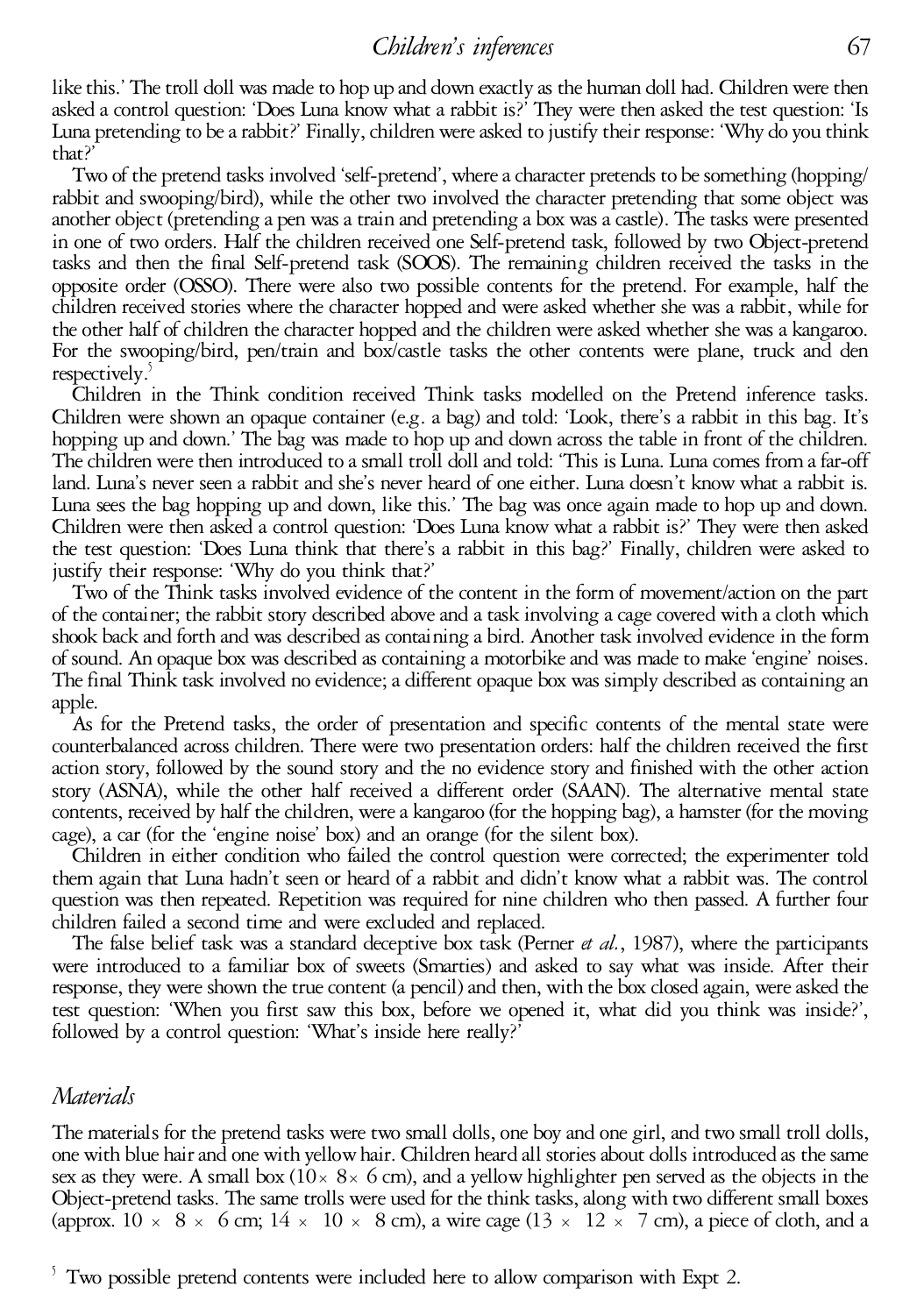cloth bag, fastened with a rubber band. For the false belief task, a 'Smarties' tube containing a pencil was used.

# *Procedure*

Participants were tested individually in a quiet corner of their classroom. They were told that they would hear some stories about people who might be pretending (or thinking) certain things, and would be asked some easy questions about the stories. They were then introduced to the first doll and the first task commenced. The children heard the four inference tasks in one of the two orders, and under the counterbalancing measures described above. After the inference tasks the participants were presented with the false belief task. They were then thanked for their participation.

# **Results**

# *Preliminary analyses*

Children were scored correct on a given story if they predicted the content of the character's mental state in line with that character's knowledge state. Children were required to deny that the character was pretending to be a rabbit (Pretend condition) or that the character thought there was a rabbit in the bag (Think condition). Preliminary analysis revealed that there was no difference between scores obtained on the Self-<br>pretend stories and on the Object-pretend stories or on the various versions of the think inference task. These were therefore combined for all further analyses to yield a score between 0 and 4 for the four inference tasks. Submitting these data to an ANOVA showed no effects either of order of presentation or the specific pretend contents used (e.g. rabbit version vs. kangaroo version), and no interaction (all  $Fs < 1$ ).

# *Main analyses*

Table 1 shows mean scores by Condition and Age. Children's scores were analysed in a Condition (Pretend vs. Think)  $\times$  Age (4-year-olds vs. 6-year-olds) ANOVA. Age was significant as a main effect  $(F_{(1, 63)} = 5.11, p < .05)$ . There was no effect of Condition  $(F_{(1, 63)} = 1.92, p > .5)$  and no interaction  $(F < 1)$ .

**Table 1.** Expt 1: Mean scores out of 4 (SDs in parentheses) and percentage of children passing (scoring 3 or 4 out of 4) according to age on know–pretend and know–think inference tasks

| Age            | Condition         |                   |
|----------------|-------------------|-------------------|
|                | Know-Pretend      | Know-Think        |
| $4$ -year-olds | 0.69(1.25)<br>13% | 1.13(1.78)<br>25% |
| 6-year-olds    | 1.50(1.78)<br>31% | 2.25(1.95)<br>56% |

The results were also analysed non-parametrically to assess performance against that expected by chance. The numbers of children scoring  $0, 1, 2, 3$  and  $4$  out of  $4$  were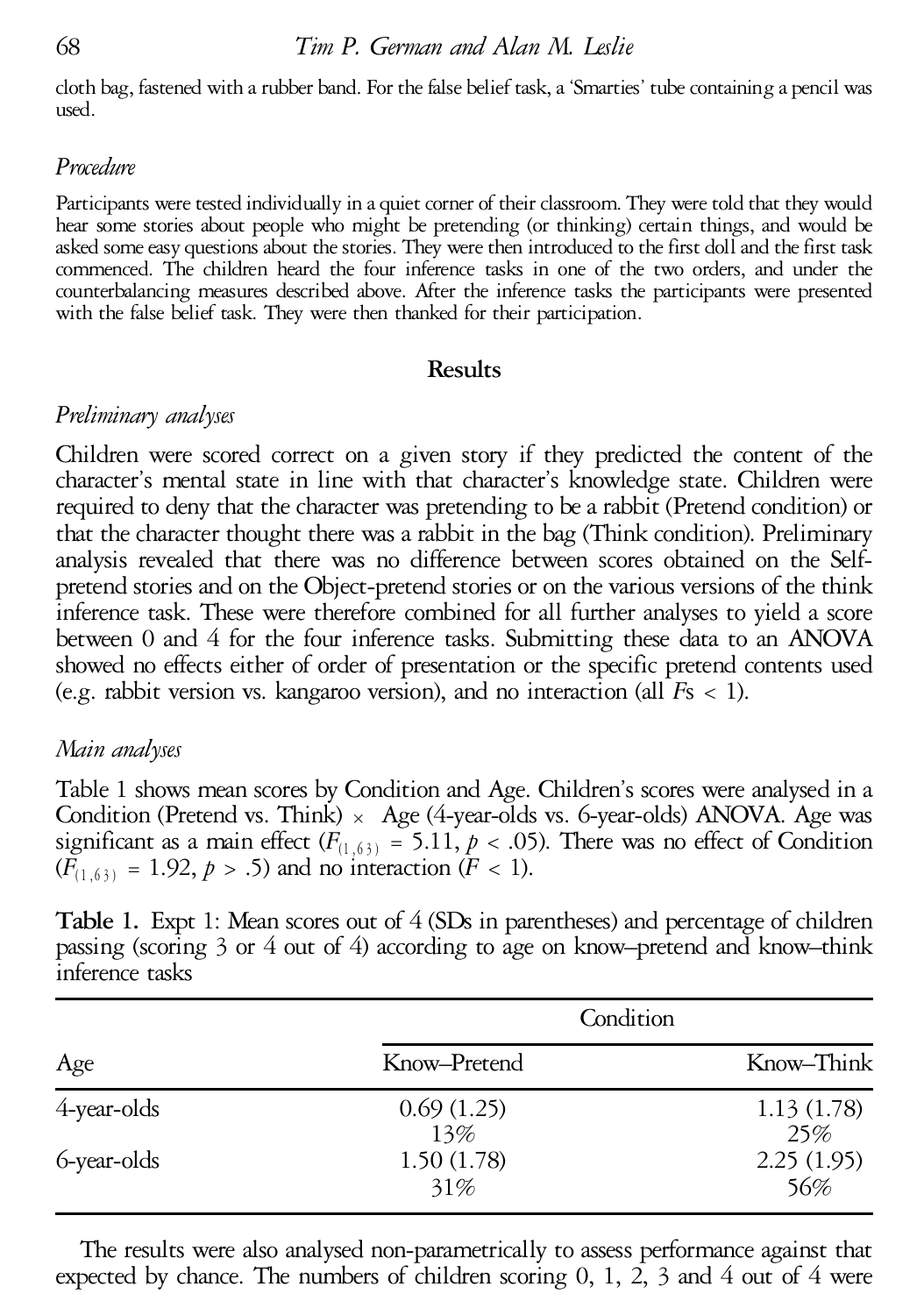tallied for children in each condition, at each age. On the Pretend tasks, 11 4-year-olds scored 0 out of 4, two scored 1 out of 4 and one each scored 2, 3 and 4 out of 4. This pattern is significantly worse than that expected by chance (Kolmogorov–Smirnoff,  $N = 16$ ,  $D_{\text{max}} = .625$ ,  $p < .01$ ). Among 6-year-olds, seven children scored 0 from 4, four scored 1 from 4 and the remaining five scored 4 from 4. This pattern of responding is also significantly different from chance (Kolmogorov–Smirnoff,  $\overline{N} = 16$ ,  $D_{\text{max}} = .432$ ,  $p < .01$ ) although here there are significantly more children scoring both 0 and 4 from 4 than expected by chance. In the Think condition, 11 4-year-olds scored 0 from 4, one scored 2 from 4 and the remaining four scored 4 from 4, a pattern again that is significantly worse than that expected by chance (Kolmogorov–Smirnoff,  $N = 16$ ,  $D_{\text{max}} = .625$ ,  $p < .01$ ). In the 6-year-old group there were six children who scored 0 from 4, one each scoring 1 and 3 from 4 and the remaining eight scored 4 out of 4. As with the analysis of the older children on the Pretend task, this pattern is significantly different from chance (Kolmogorov–Smirnoff,  $N = 16$ ,  $D_{\text{max}} = .438$ ,  $p < .01$ ), with more children scoring both 0 and 4 from 4 than would be expected.<br>Adopting Lillard's (1993) criterion of 3 out of 4 tasks c

shows the percentage of children passing the inference tasks by condition and age. Collapsing across conditions, performance improved with age (Upton's  $\chi^2 = 4.58$ ,  $p < .05$ , two-tailed), although neither condition separately reached significance (Fisher's exact,  $p > .05$ ). Collapsing across ages, performance did not differ significantly by condition (Upton's  $\chi^2 = 2.58$ ,  $p = .11$ , two-tailed).

The inference tasks, in general, proved harder than standard false belief. In the 4-year- old group, one child passed both Pretend and false belief and four children failed both tasks. However, more passed standard false belief but failed Pretend than showed the opposite pattern (McNemar binomial,  $N = 11$ ,  $x = 1$ ,  $p = .003$ ). For the Think task, this pattern was less clear, *largely* it appears because in this group, very few children passed false belief (only six from 16). Three children passed both tasks and nine children failed both. Again, among those who passed just one Think task, more 4-year-olds passed standard false belief and failed Think, although not significantly more (McNemar binomial,  $N = 4$ ,  $x = 1$ , n.s.). In the 6-year-old group, five children passed both the Pretend task and false belief and four failed both. More children passed standard false belief while failing Pretend than showed the reverse pattern (McNemar binomial,  $N = 7$ ,  $x = 0$ ,  $p = .008$ ). For the 6-year-olds in the Think condition, nine children passed both the Think inference task and false belief and none showed the reverse pattern. Again, more passed standard false belief while failing the Think inference (McNemar binomial,  $\overline{N} = 7$ ,  $x = 0$ ,  $p = .008$ ).<sup>6</sup>

Children's justifications were examined for references to the protagonist's knowledge state (i.e. a judgment of not pretending or not thinking justified with 'because he doesn't know what a rabbit is ...'). For the Pretend inference, one of the two 4-year-old passers (50%) and all five 6-year-old passers (100%) offered at least one such justification. For the Think inference group, two from four passers at age 4 (50%) and seven from nine passers at age 6 (77%) did so.

<sup>&</sup>lt;sup>6</sup> The chance of children passing the false belief task by unbiased guessing is 50%, while the chance of reaching the criterion of 3 or more correct tasks from 4 in the inference task is only 32% (binomial theorem). However, standard false belief was stilleasier on an analysis using themorelax criterion of <sup>2</sup> or more from <sup>4</sup> (chance passing <sup>=</sup> 68%, binomial theorem).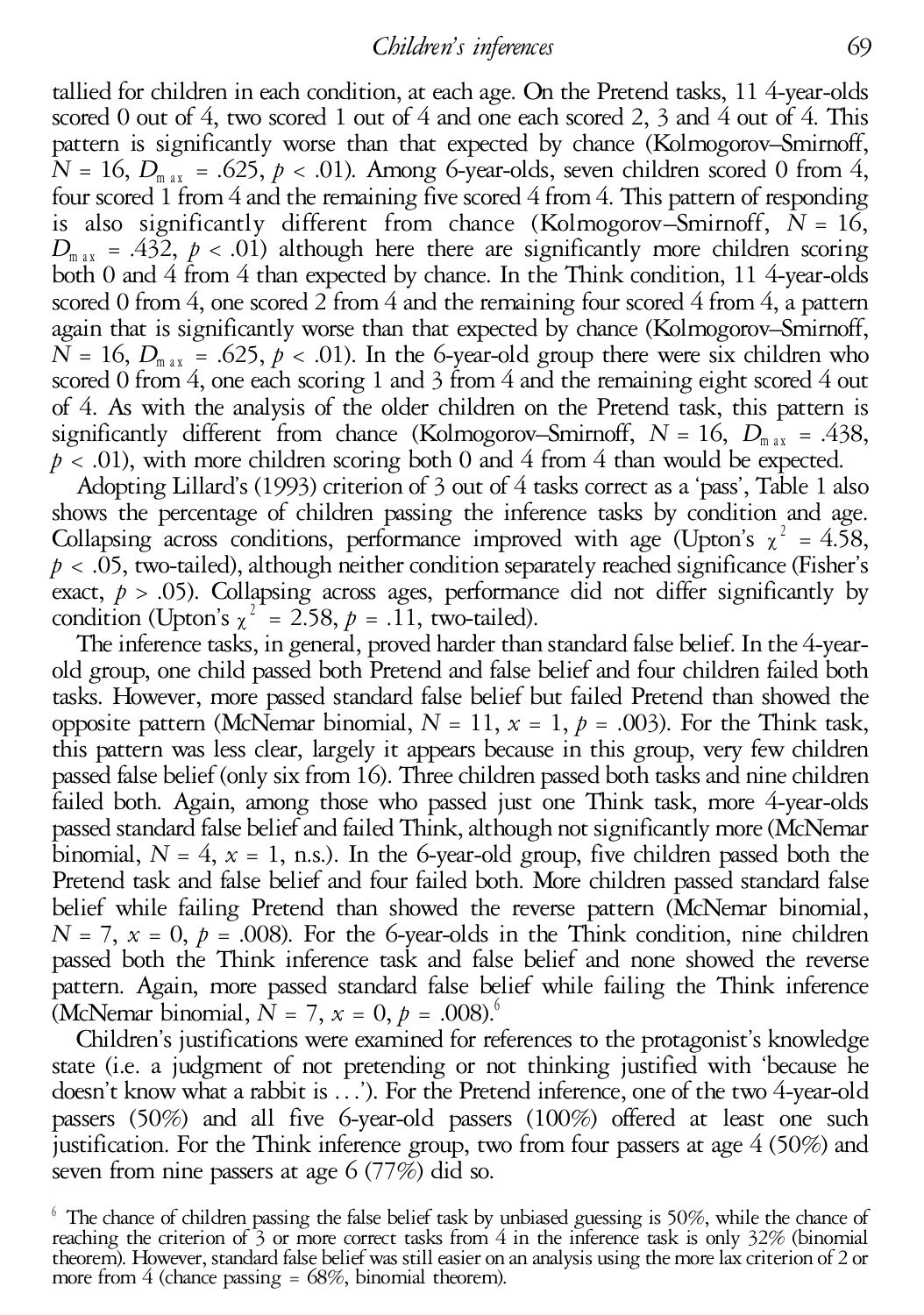# **Discussion**

We replicated Lillard's (1993) finding that, even at 6 years old children perform poorly on a know–pretend inference task. We extended these findings to a know–believe inference and found that, in this case too, children who pass standard tests of false belief typically failed the know–believe task. When assessed by these inference tasks, 6-yearolds' understanding of both pretence and belief is marginal.

These findings suggest, somewhat surprisingly, that passing standard false belief tasks may not mean that a child has understood either 'pretending' or 'believing' as a representational mental state. A number of theorists have argued that the representational nature of mental states must be understood in order to pass standard false belief tasks (Gopnik, 1996; Gopnik & Wellman, 1992, 1994; Perner, 1995). However, Lillard has argued that the results of knowledge inference tasks show that pretending is understood by 4- and even by 6-year-olds merely as 'acting-as-if' rather than as a mental state. Extending that argument to our know–think results, we would have to conclude that, even in middle childhood, children understand 'belief' simply as 'acting-as-if' and not as a mental state. If a child does not understand that belief is necessarily constrained by knowledge, then the child cannot understand belief as mental representation. If the possibilities are exhausted by the alternatives 'belief as representation' and 'belief as acting-as-if', then we will have to choose the latter. On the other hand, if we believe there is a 'middle way' for 'pretence', namely, 'mental state with content', then perhaps there is a middle way for belief too in which the child understands belief as an attitude to a content (Leslie & Thaiss, 1992). But before we consider these arguments further, we should examine the performance demands of the knowledge inference task.

# *An alternative task structure for knowledge inference tasks*

Knowledge inference tasks require children to conclude that an agent who is observed doing something, is not doing something (e.g. Moe by hopping up and down like a rabbit is not pretending to be a rabbit, nor pretending anything). Children may be indisposed to deny the only premise offered by the questioner. This makes thetask, as it stands, pragmatically awkward. It would be more natural to offer the child a choice between two equally plausible contents for the character's pretending. Given equal background readiness for either possible answer, children might show that they can take the knowledge state of the agent into account.

In the case of the story character, who knows nothing of rabbits, but is jumping up and down like a rabbit, we can ask whether he is pretending to be a rabbit or pretending to be a kangaroo. Children know that rabbits hop and they also know that kangaroos hop, so the character's hopping does not lead exclusively to a wrong answer. Moreover, children can answer the question in a way consistent with the character's action, rather than being required to answer in a way that leaves the behaviour unexplained. Likewise, if there might equally be a kangaroo or a rabbit in the bag, then we can ask whether the character thinks there is a kangaroo or thinks there is a rabbit in the bag. Children can answer this question without being required to say the character is not thinking anything at all. In the next experiment, we tested whether providing an alternative response facilitated correct inferences between mental states. We modified the previous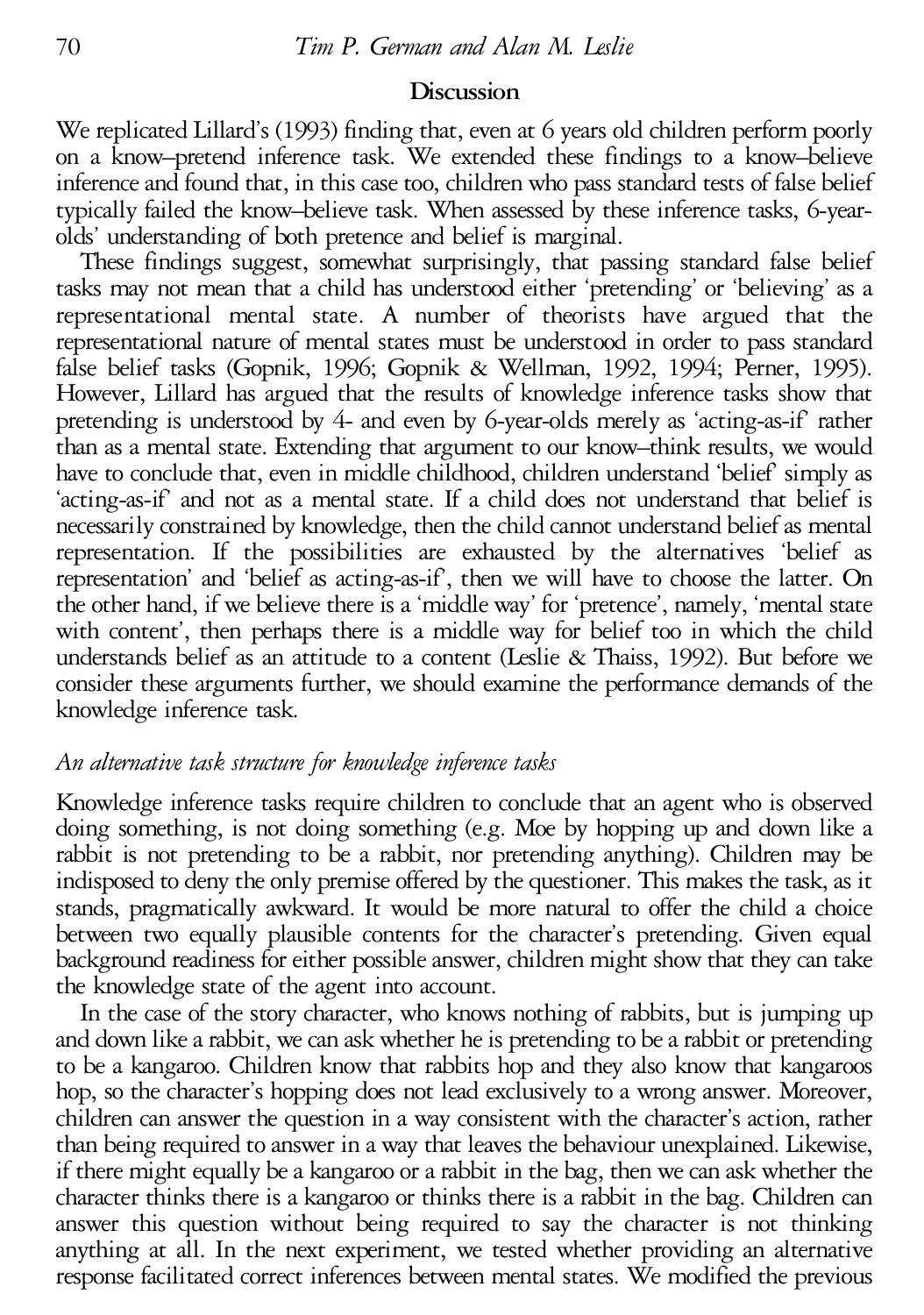#### *Children's inferences* 71

tasks so that they contained plausible response alternatives. We predicted that children under these circumstances would constrain their attributions of belief and pretence contents to be consistent with the character's knowledge.

#### **EXPERIMENT 2**

#### **Method**

#### *Participants*

Sixty-four children recruited from schools serving a range of socio-economic backgrounds participated. A further six children were excluded for failure to answer control questions on the second attempt. There were <sup>32</sup> older 4-year-olds assigned randomly to the Pretend condition (eight boys and eight girls, mean age 4:9, range 4:6–5:0) and to the Think condition (nine boys and seven girls, mean age 4:10, range 4:3– 5:1). There were also 32 6-year-olds, randomly assigned to the Pretend condition (nine boys and seven girls, mean age 6:4, range 5:11–6:10) and the Think condition (nine boys and seven girls, mean age 6:3, range 5:11–6:9).

# *Tasks and design*

Children in both mental state conditions were presented with four inference tasks followed by a standard false belief task (Perner *et al.*, 1987). The new tasks were identical to those in Expt 1 up until the point of the test question. The test question included two possible contents for the protagonist's mental state. For example, in the Pretend tasks children were asked: 'Is Luna pretending to be a rabbit or is she pretending to be <sup>a</sup> kangaroo?' In the Think tasks, the test question included two possible contents for the protagonist's beliefabout the bag'scontent: 'Does Lunathink there'sarabbit in the bag or does shethink there's <sup>a</sup> kangaroo?' The same counterbalancing precautions were used as in Expt 1. In addition, the order of the

alternatives provided in the test question was counterbalanced, so that half the children heard the alternatives in one order (e.g. 'Is Luna pretending to be a rabbit or pretending to be a kangaroo?') and the other half were asked the question in the reverse order of disjunction.<br>The false belief task was the standard de

## *Materials and procedure*

The materials and procedure were the same as described for Expt 1.

#### **Results**

### *Preliminary analyses*

Children were scored correct on a given story if they predicted the character's mental state in line with that character's knowledge state. For example, if presented with a character who knew nothing about rabbits, children were required to choose the alternative content for that character, i.e. to choose 'pretending to be a kangaroo' (Pretend condition) or 'thinks there is a kangaroo in the bag' (Think condition). Preliminary analysis showed no difference between scores obtained on the Self-pretend stories and on the Object-pretend stories or for the varieties of the think inference task. Children's scores across stories were collapsed for further analysis, yielding a score between 0 and 4 for the four tasks. There were no effects of order, the specific contents of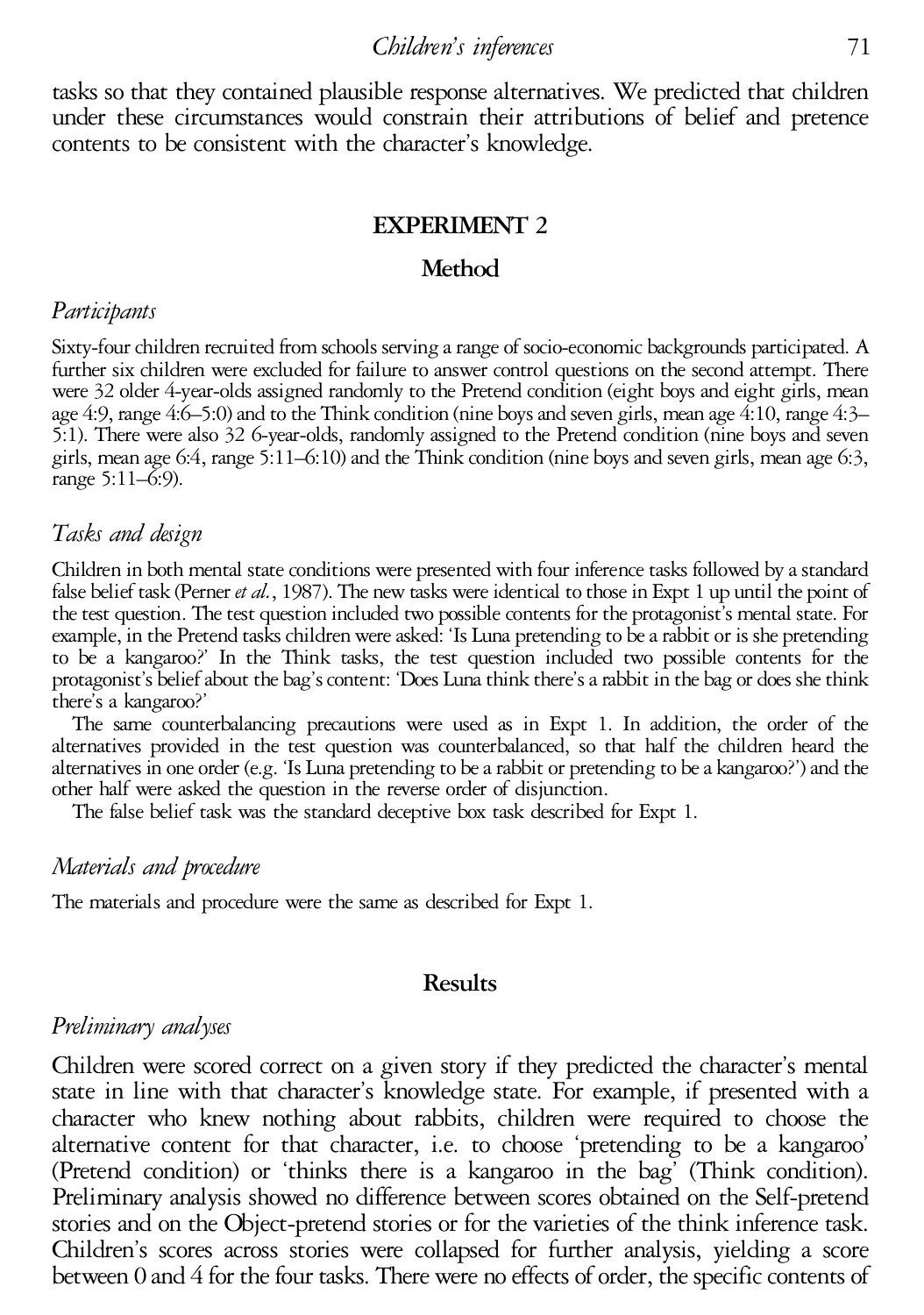the mental states, or the order in which the alternatives were offered in the test question, as well as no interactions between these factors (highest  $F_{(1,63)} = 2.70$ ,  $p > .1$ ).

## *Main analyses*

Table 2 shows the mean scores obtained by Condition and Age. Scores were analysed in a Condition (Pretend vs. Think)  $\times$  Age (4-year-olds vs. 6-year-olds) ANOVA. No significant effects were found (largest  $\overline{F}_{(1.63)} = 1.75$ ,  $p > .15$ ).

**Table 2.** Expt 2: Mean scores out of 4 (SDs in parentheses) and percentage of children passing (scoring 3 or 4 out of 4) according to age on know–pretend and know–think inference tasks

| Age            | Inference task    |                   |
|----------------|-------------------|-------------------|
|                | Know-Pretend      | Know–Think        |
| $4$ -year-olds | 2.75(1.61)<br>69% | 2.56(1.67)<br>56% |
| 6-year-olds    | 3.25(1.29)<br>75% | 3.06(1.44)<br>81% |

As in Expt 1, we compared children's performance with the pattern expected by chance. The numbers of children scoring  $\overline{0}$ , 1, 2, 3 and 4 out of 4 were tallied for children in each mental state condition, at each age. On the Pretend tasks, three 4-yearolds scored 0 out of 4, one each scored 1 and 2 out of 4, three scored 3 out of 4 and the remaining eight scored  $4$  out of  $4$ . This pattern is significantly better than that expected by chance (Kolmogorov–Smirnoff,  $N = 16$ ,  $D_{\text{max}} = .438$ ,  $p < .01$ ). Among 6-year-olds, one child scored 0 from 4, one scored 1 from 4, two scored 2 from 4, one scored 3 from 4 and the remaining 11 scored 4 from 4. This pattern of responding falls only marginally short of being significantly better than chance (Kolmogorov–Smirnoff,  $\overline{N} = 16$ ,  $D_{\text{max}} = .313$ , critical value for  $p \le .05 = .328$ ). In the Think tasks, three 4-year-olds scored 0 from 4, two each scored 1 and 2 from 4, one scored 3 from 4 and the remaining eight scored 4 from 4, a pattern that is again significantly better than that expected by chance (Kolmogorov–Smirnoff,  $N = 16$ ,  $\overline{D}_{m}$   $_{\alpha}$  = .625,  $p < .01$ ). In the 6-year-old group there were two children who scored 0 from 4, one scoring 1 from 4, four scoring  $3$  from  $4$  and the remaining nine who scored  $4$  out of  $4$ ; again a pattern significantly better than that expected by chance (Kolmogorov–Smirnoff,  $N = 16$ ,  $D_{\text{max}} = .500$ ,  $p < .01$ ).

Again, Lillard's (1993) criterion of 3 out of 4 tasks correct was used. Table 2 also shows the percentage of children passing the inference tasks by condition and age using this criterion. Non-parametric analyses confirmed the previous findings. Collapsing across conditions, there was no effect of age (Upton's  $\chi^2 = 1.84$ , n.s.). Collapsing across ages, there was no difference between conditions (Upton's  $\chi^2 = 0.07$ , n.s.).

Performance on the modified inference tasks was compared with performance on the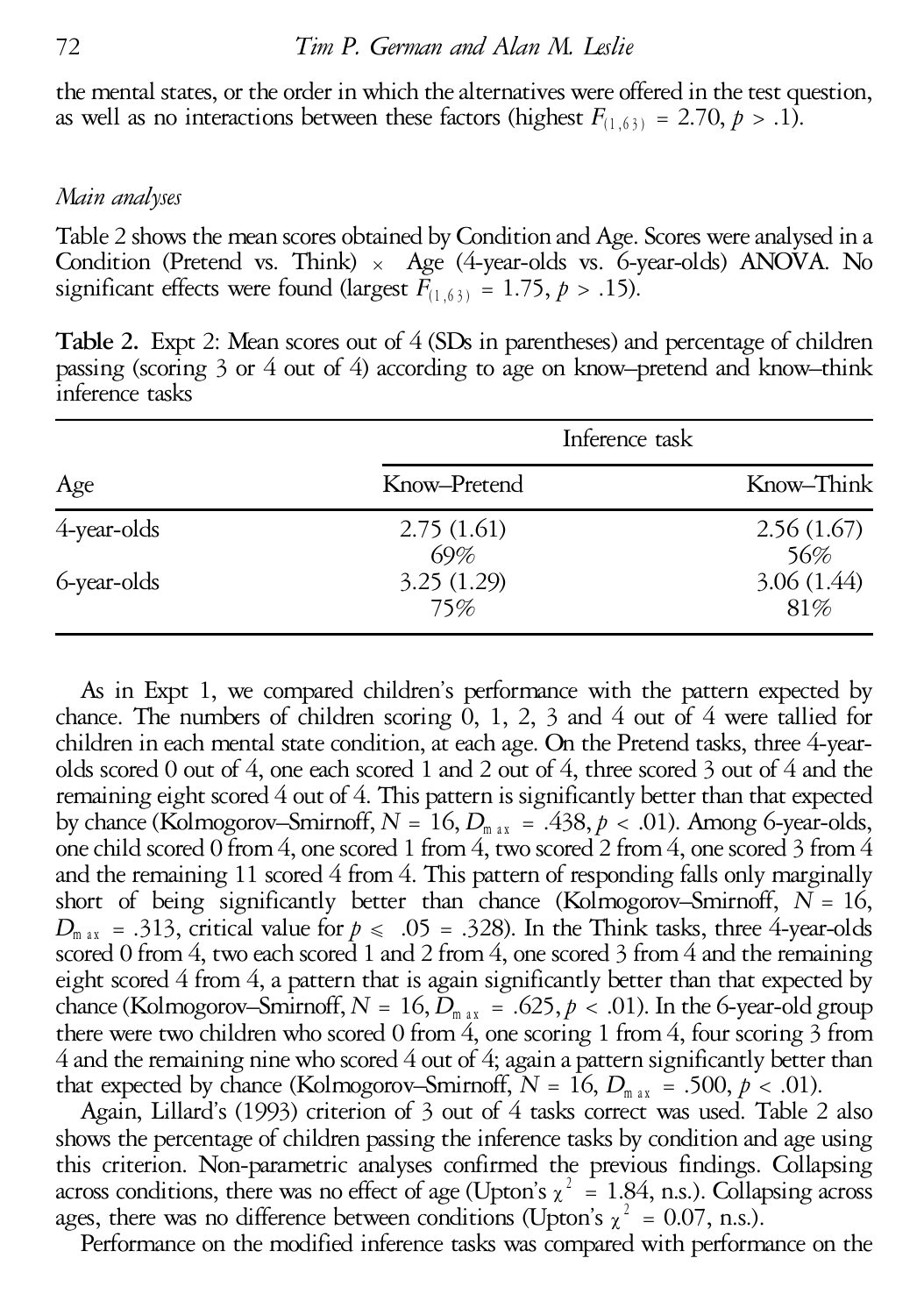standard false belief task. Unlike Expt 1, children did not find the knowledge inference tasks harder than standard false belief (McNemar binomials, all  $p_s > .1$ ).<sup>7</sup>

Finally, passing children's justifications were examined for references to the protagonist's knowledge state, as in Expt 1 (e.g. justifications of judgments of pretending to be a kangaroo in terms of the character not knowing about rabbits). For the Pretend tasks, six from 11 passers (55%) justified at least one of the tasks this way at age 4 years, while 11 from 12 (92%) did so at age 6 years. In the Think task, the frequencies were five from nine (56%) and 10 from 13 (77%) for 4- and 6-year-olds, respectively. The proportions of passers appropriately justifying their answers were similar to those observed in Expt  $\hat{1}$  (though the absolute numbers of passers are higher in Expt 2).

# *Cross-experimental comparisons*

Experiments 1 and 2 were designed so that the tasks differed only in whether the test Our expectation was that providing an alternative would lead to better performance on knowledge inference tasks. Because we established an effect of age (6-year-olds  $>$  4-yearolds) but no effect of condition (Pretend inferences = Think inferences) in Expts 1 and 2, a limited ANOVA model was used to test for the effect of Experiment (No alternative contents provided vs. Alternative contents provided) and for the Experiment  $\times$  Age interaction. The effect of Experiment was highly significant  $(F_{(1,127)} = 28.52, p < .001)$ .<br>There was also a significant interaction between Experiment and Age  $(F_{(2,127)} = 3.69)$ ,  $p < .05$ ), reflecting more improvement in performance with alternative contents provided in the younger children. Analysis of the simple main effects revealed a significant effect of the experiment at both levels of the age factor ( $F_{(1,63)} = 19.74$ ,  $p < .001$  at age 4 years,  $F_{(1,63)} = 9.83$ ,  $p < .005$  at age 6 years).

## **Discussion**

So far we have found no evidence that the concepts, 'pretend' and 'believe,' differ with respect to knowledge inference. Whether or not an alternative content is offered, 4- and 6-year-old children perform the same way on knowledge inference tasks involving pretence and those involving belief. Children show markedly improved performance on knowledge inference for both pretence and belief when the experiment provides a plausible alternative content for the character's mental state. Neither experiment gave

The improved performance produced by offering an alternative content suggests that children's failure to draw a know–pretend inference in Lillard's (1993) task, and in Expt 1 for both know–pretend and know–think inferences, may be due to pragmatic factors. By not mentioning an alternative, the experimenter may unwittingly lock the child into a 'yes' answer. Children may be unwilling to deny the only content offered them by the experimenter or may be unwilling to leave unresolved precisely what the protagonist

<sup>&</sup>lt;sup>7</sup> Again, the results are not changed by using a criterion of 2 from 4 (see footnote 3). In Expt 3 the mismatch between probabilities of passing false belief and the inference tasks by guessing is addressed by presenting children with the same number of trials in each task.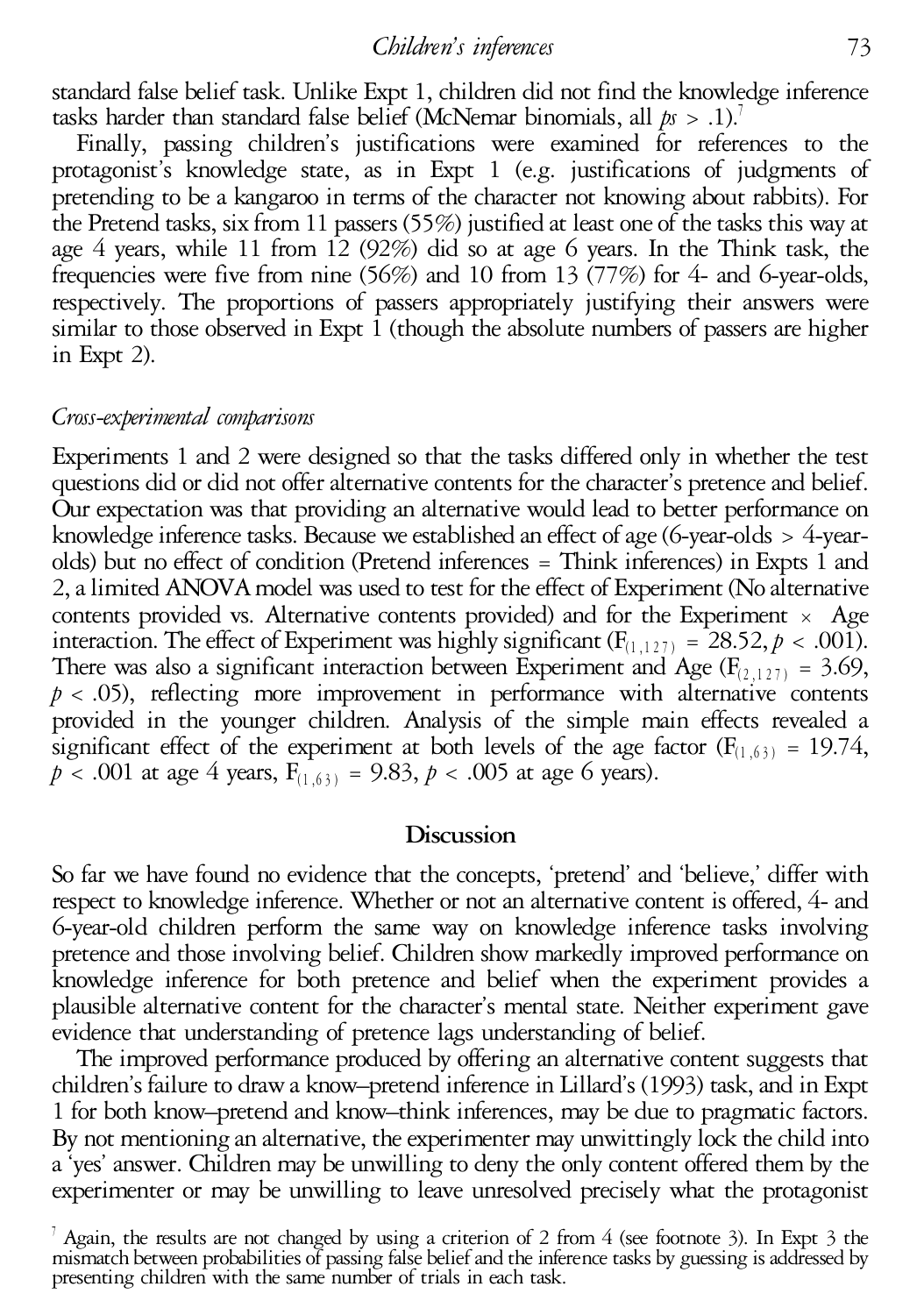was supposed to be doing and why. Perhaps children simply chose the only interpretation on offer. When an alternative was offered, children of both ages preferred the alternative, bringing their performance into line with their performance on standard false belief tests. Finally, most of the children who succeeded were able to justify their response with reference to the character's knowledge state.

In the task protocols we have used so far, children were told, for example, that Luna<br>has 'never seen a rabbit, has never heard of a rabbit, and does not know what a rabbit is'. The character's ignorance is repeatedly mentioned, making it a highly salient feature of the story. A number of writers have attributed a role to salience in children's processing of theory of mind tasks (e.g. Carlson *etal.*, 1998; Cassidy, 1998; Leslie & Thaiss, 1992; Mitchell, 1994; Roth & Leslie, 1998; Russell *et al.*, 1991). We therefore wished to examine the role of salience in knowledge inference tasks. We did this in the next experiment by making the character's ignorance less salient: asking, 'Can children still succeed with reduced salience?'<br>Another potential effect of repeatedly stressing the ignorance is that it may encourage

the children to adopt an 'association strategy'. Children in Expt 2 were given no information to establish a positive association with the right answer, but were given information that might result in the formation of a negative association between the protagonist and the wrong answer. When children arrive at the test question offering a choice between Luna pretending to be a rabbit or pretending to be a kangaroo, the negative association, rather than an understanding of the know-pretend relationship, may bias children toward the correct responses.<br>We tested a possible role for salience by limiting information about the character's

ignorance to a single statement. This should also have the effect of balancing any negative association by a single positive statement describing the character's action. We further examined the possible use of an association strategy in an additional condition that offered children an alternative response instead of an alternative content. Offering children an explicit negative response should facilitate an 'association strategy' if they are tempted to use one. Finally, we compared performance on know–pretend vs. know– think further by using a within-participants design.

# **EXPERIMENT 3**

# **Method**

#### *Participants*

The participants were 64 children recruited from two schools serving a range of socio-economic<br>backgrounds. Eight children required a control question to be repeated, but none failed a second time. Thirty-two 4-year-olds were assigned to either an Alternative Response condition (eight boys, eight girls; mean age 4:7, range 4:0–4:11) or an Alternative Content condition (eight boys, eight girls; mean age 4:7, range 4:1-4:11). A further 32 6-year-old children were assigned either to the Alternative Response condition (eight boys, eight girls; mean age 6:6, range 6:0-6:11) or to the Alternative Content condition (eight b

#### *Tasks and design*

Each child was presented with six tasks. There were two know–pretend inference tasks, two know–think inference tasks and two standard false belief tasks ('Sally and Anne' after Baron-Cohen, Leslie, & Frith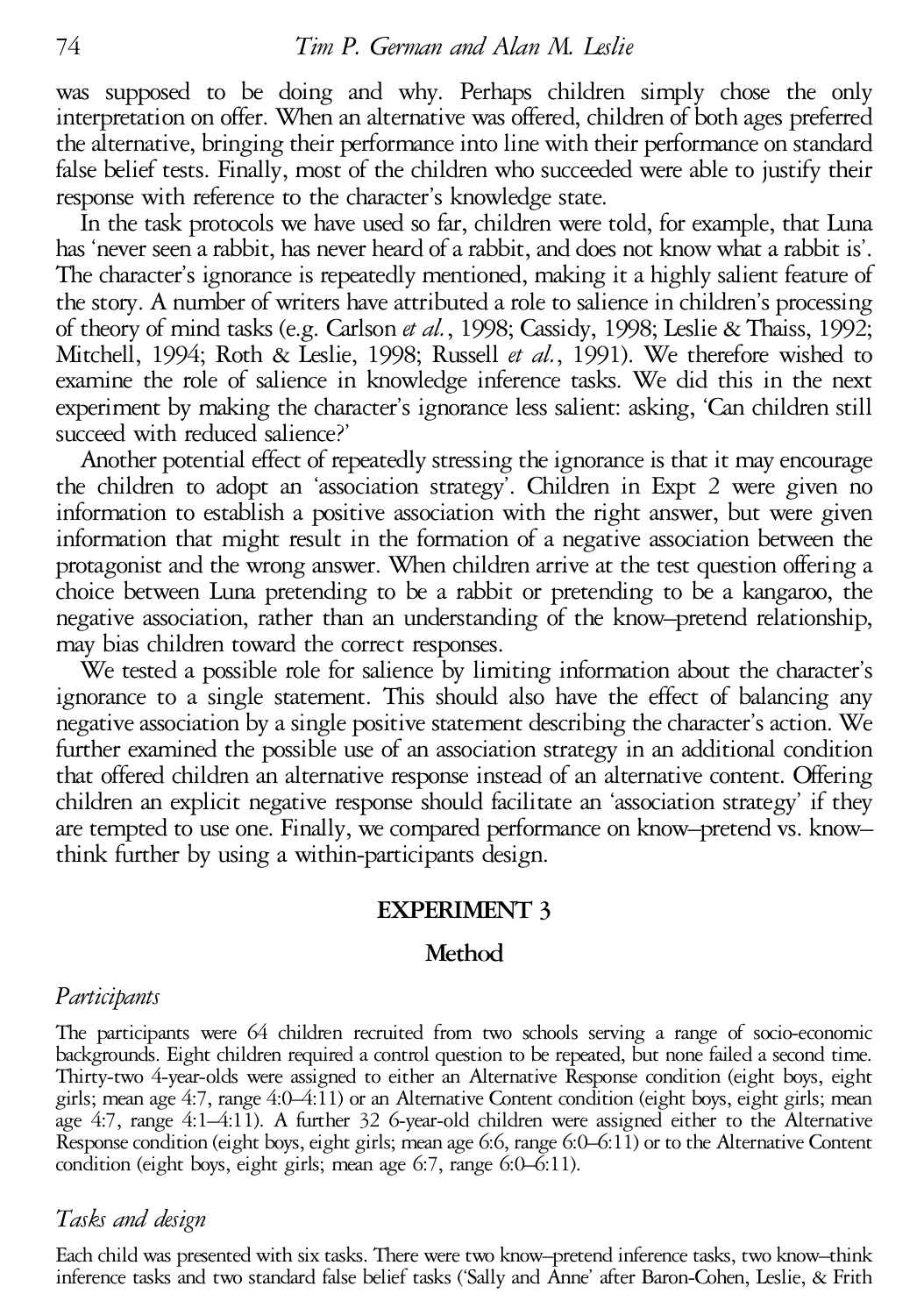#### *Children's inferences* 75

(1985) and 'Smarties' after Perner *et al.* (1987)). The inference tasks were based closely on thetasks used in Expts <sup>1</sup> and 2, but were modified to balance potential 'associations.' First, Expt <sup>1</sup> stories were changed so that children were offered an alternative response but not an

alternative mental state content (Alternative Response condition). We did this by asking: 'Is Luna pretending to bea bird or is she not pretending to bea bird?', explicitly mentioning the possibility that the protagonist might not be pretending anything. The reason for this was to allow for the possibility that any alternative in the test question might provoke children into adopting an association strategy. They then might be better able to associate 'not knowing' with the response'not pretending' than with explicitly denying that any pretending is going on. The alternative response versions of the task thus<br>control for the possibility that any alternative in the question will lead children to follow associations<br>between the of attributing pretence. Why, after all, would there be questions about pretending if pretending were not going on? If so, children will attempt to calculate the content of the agent's pretend and, since there is still only one (wrong) content on offer, they will fail.

Second, in the Alternative Content condition, we offered an alternative content as in Expt 2 but balanced the opportunity for the child to form 'negative' and 'positive' associations between the protagonistand the wrong answer. The know–pretend tasks were modified as follows. Rather than being told that 'Luna hasn't seen <sup>a</sup> bird, hasn't heard of birds and doesn't know what <sup>a</sup> bird is', children were now told only, 'Luna does not know about birds'. This single, 'negative' association was then matched by also telling the child explicitly that Luna was swooping 'like a bird', so that as in Lillard (1993, Expt 3),<br>there was a positive as well as a negative association between Luna and the wrong answer. Children were then shown the swooping action again and asked a control question about Luna's knowledge before being asked the test question. In the Alternative Content condition, the test question was: 'Is Luna pretending to be <sup>a</sup> bird or is she pretending to be <sup>a</sup> plane?' The know–think inference tasks were modified in the same way. In the Alternative Response

condition, children were asked, 'Does Luna think there's a rabbit in the bag or does she not think there's a rabbit in the bag?' In the Alternative Content condition, children were told only that Luna did not know what a rabbit was, rather than the multiple description 'has never seen a rabbit, never heard of a rabbit and doesn't know what a rabbit is'. They were also shown the bag and told that it contained a rabbit, and were shown Luna watching the bag hop up and down. Thus, there were equally good reasons to associate the protagonist with either answer. Children were then shown the hopping bag again and asked a control question about Luna's knowledge about rabbits. Then children were asked the test question, 'Does Luna think there's <sup>a</sup> rabbit in this bag or does she think there's <sup>a</sup> kangaroo?' The possible mental state contents in the pretend tasks were (1) Self-pretend: Luna 'swooping' and

pretending to bea bird/plane and (2) Object-pretend: Luna'driving' a pen up and down and pretending the pen was a car/truck. The know–think tasks involved (1) visual evidence: Luna saw a bag hopping and could believe it contained a rabbit or a kangaroo and (2) audible evidence: Luna heard engine noises from

a box and has the option of thinking it contains a car or a motorbike.<br>The same counterbalancing measures as before were applied; the specific content of the pretend/belief,<br>as well as the order of the alternatives in the

described by Baron-Cohen *et al.* (1985). Children were introduced to Sally and told that she was going to go off foran outing with her motherand that she wanted to hide her ball until she got back. Sheleaves it in the cupboard and exits the scene. While she is away, Anne comes along and moves the ball from the<br>cupboard to the basket. Children were asked where Sally hid her ball in the beginning and where it was now, before being asked the test question: 'When Sally comes back from her outing, where will she look for the ball?'<br>Children received their six tasks in one of two possible orders. All children received the two false belief

tasks last (half in the order Sally–Anne then Smarties, half in the reverse order). Half the children received the Pretend inference tasks as a block (bird/plane then train/truck) followed by the Think inference tasks as a block (rabbit/kangaroo then car/motorbike). The other half received the reverse order.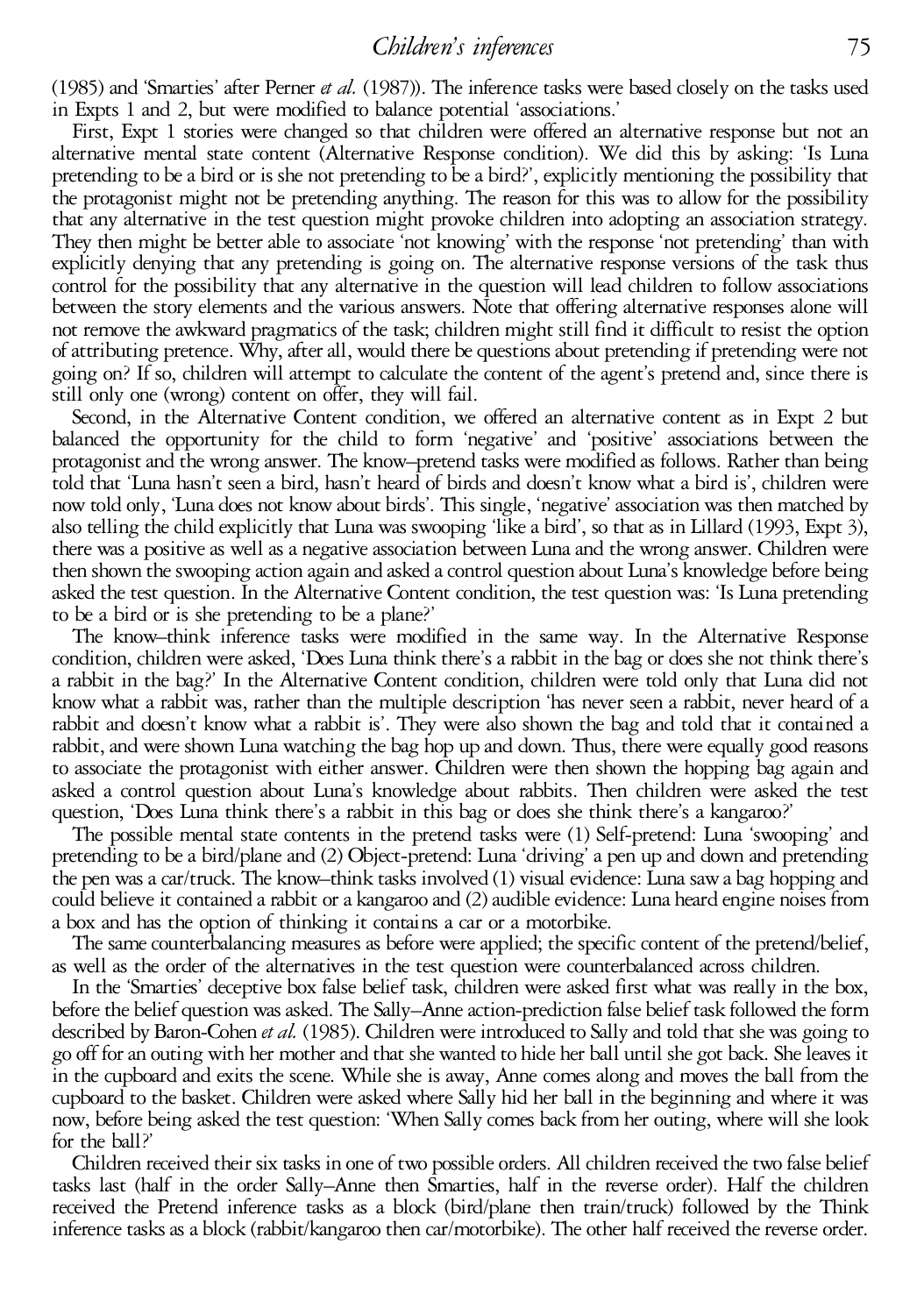# *Materials and procedure*

A small troll doll was used, with all children hearing stories about dolls introduced as the same sex they were. The same bag and smaller box (10  $\times$  8  $\times$  6 cm) from Expt 2 were used for the Think inference tasks, while the Pretend tasks required the pen and the troll dolls. For the Sally–Anne false belief task two small dolls ('Sally' and 'Anne') were the protagonists, <sup>a</sup> small ball served as the bait, and <sup>a</sup> small wicker basket with <sup>a</sup> cloth 'lid' and asmall wooden cupboard were the two locations. The Smarties task

used the same materials as before. With the exception of the details of task ordering discussed above, the procedure was the same as for Expts <sup>1</sup> and 2.

#### **Results**

# *Preliminary analyses*

Each child was scored correct if they attributed a mental state content consistent with the protagonist's knowledge state. In the Alternative Response condition, a correct response was stating that the protagonist was not entertaining the particular mental state content on offer, while in the Alternative Content condition the correct response was to choose the alternative mental state content. The Sally–Anne task was scored correct if the child predicted search in the original location. The Smarties task was scored correct if the child correctly identified the previous incorrect belief. Each child thus received a score out of 2 for each of the know–pretend, know–think, and standard false belief blocks.

Performance on the false belief block was at or near ceiling for all children in both conditions, so we included only the results of the pretend and think inference tasks in the initial analysis. This revealed no order effects, either of the tasks (pretend first vs. think first) or alternatives in the test question, and no interaction (all  $F_{S(1,60)}$  < 1).

## *Main analyses*

Table 3 shows means for each group by Mental State (Pretend vs. Think) by Condition (Alternative Response vs. Alternative Content) and by Age (4 vs. 6 years). Children's scores were analysed by a Mental State (2)  $\times$  Condition (2)  $\times$  Age (2) ANOVA, with repeated measures on the first factor. This analysis revealed only a main effect of Condition  $(F(1,60) = 9.83, p < .005)$ . Children performed better when an alternative mental state content was offered than when an alternative response was offered. No further *F* ratios reached significance though there was a trend for a Mental State  $\times$ Condition interaction ( $F_{(1,60)} = 3.13$ ,  $p = .08$ ) reflecting better performance on Pretend than on Think in the Alternative Content condition.

## *Non-parametric analysis*

In the Pretend tasks, children in the Alternative Content condition at both age 4 and 6 performed better than expected by chance ( $p = .027$ , binomial theorem, probability of eight or more children scoring 2 out of 2, where  $N = 16$  and  $p = .25$ ). Performance on the Think tasks was not as good. Only seven of 16 6-year-old children reached criterion in the Alternative Content condition ( $p = .08$ ). In the tasks with alternative responses, the best performance was exhibited by the 6-year-olds on the Pretend inference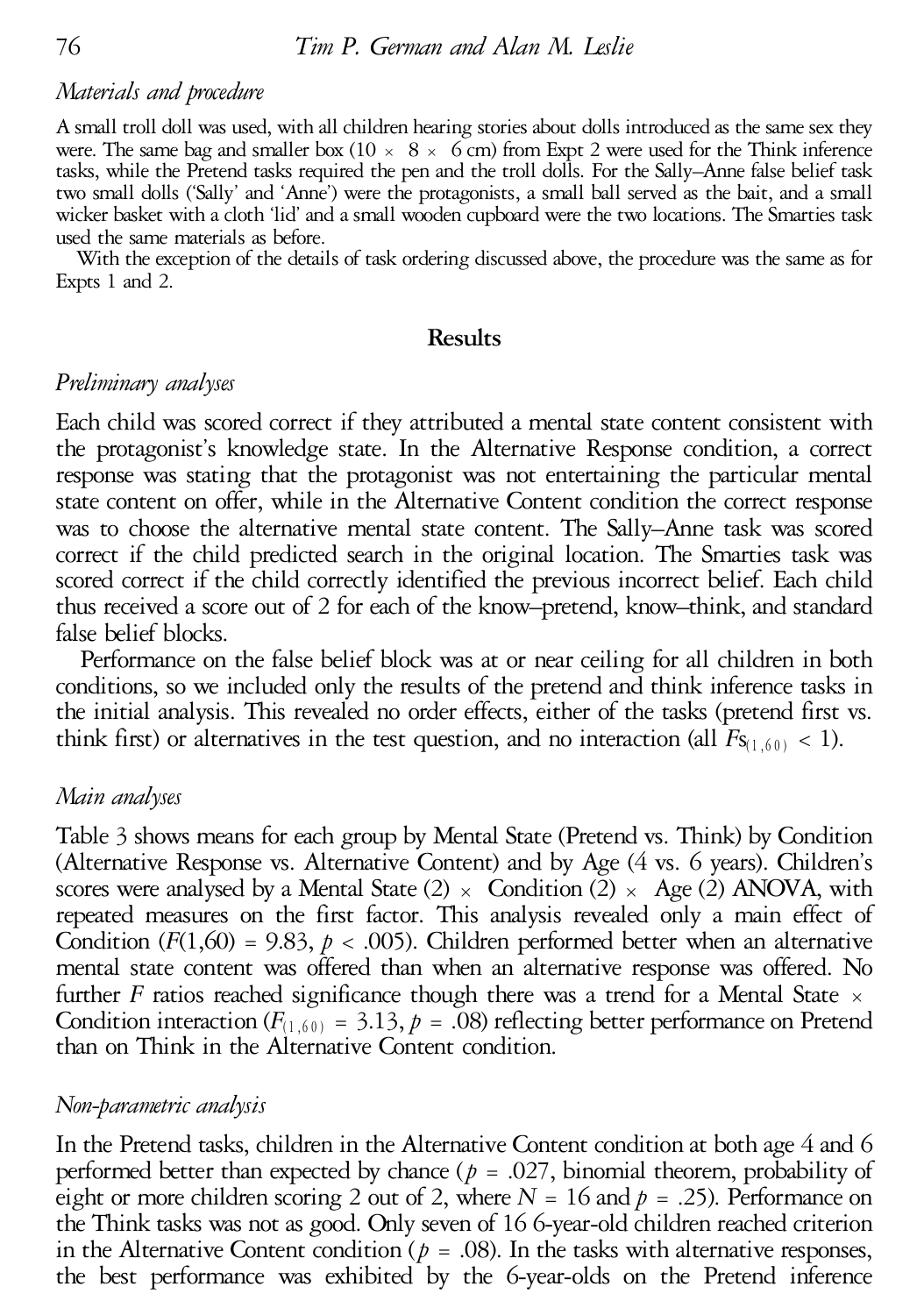**Condition** Age Alternative Content Alternative Response Pretend Think Pretend Think 4-year-olds 1.44 (0.73) 1.19 (0.54) 0.69 (0.60) 0.94 (0.68) 56% 25% 06% 19% 6-year-olds 1.63 (0.62) 1.25 (0.77) 1.13 (0.89) 0.94 (0.77) 69% 44% 44% 25%

**Table 3.** Expt 3: Mean scores out of 2 (SDs in parentheses) and percentage passing (scoring 2 out of 2) by age and condition on know–pretend and know–think inference tasks

( $p = .08$ ). Collapsing across age groups in the Alternative Content condition, more children scored higher on Pretend than on Think (McNemar binomial,  $N = 17$ ,  $x = 3$ ,  $p = .012$ , two-tailed). There were no differences between Pretend and Think in the Alternative Response condition.

# *Comparison with standard false belief*

In both age groups, the Alternative Response versions of the inference tasks proved to be more difficult than the standard false belief tasks. Fifteen 4-year-olds and nine 6-yearolds scored higher on false belief than on know–pretend with no children at either age showing the opposite pattern (sign tests,  $p < .002$  and  $p = .004$  respectively, twotailed). Similarly, 13 4-year-old children scored higher on false belief than on know-<br>think with one child showing the reverse pattern (sign test,  $p = .002$ , two-tailed); 11 6year-old children scored higher on false belief than on know–think with none showing the reverse pattern (McNemar binomial,  $p < .002$ , two-tailed).

Likewise, the Alternative Content inference tasks, though easier than Alternative Response tasks, were still harder than standard false belief. Seven 4-year-old children scored higher on false belief than on know–pretend while none showed the reverse pattern (sign test,  $p = .016$ , two-tailed) and 11 children scored higher on false belief than on know–think, with one child showing the reverse pattern (sign test,  $p = .006$ , two-tailed). In the 6-year-old group, five children scored higher on false belief than know–pretend while none showed the opposite patte two-tailed); nine scored higher on false belief than on know–think while none showed the opposite pattern (sign test,  $p = .004$ , two-tailed). Unlike Expt 2, where performance on the Alternative Content versions of the knowledge inference tasks were in line with false belief, results here suggest that the modified inference tasks make stringent performance demands, and remain difficult even for school-aged children.

## **Discussion**

When an alternative response but no alternative content was offered, most children failed knowledge inference tasks, even at 6 years of age. When an alternative mental state content was offered, performance generally improved. Although analysis of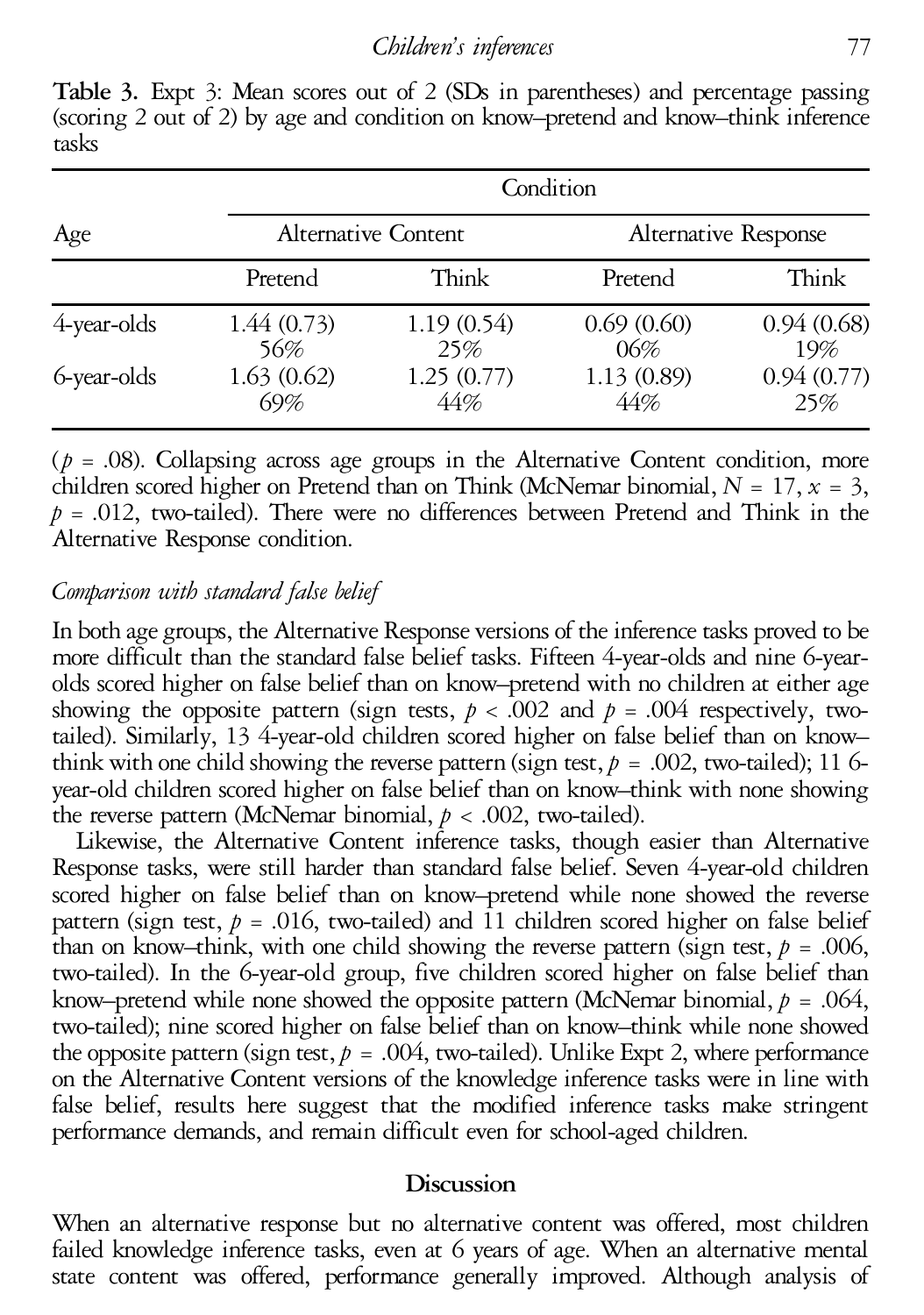variance found only a marginal interaction between condition and mental state, McNemar analysis of changes found that the 'pretend' tasks were easier than the 'belief' tasks. This departs from the previous two experiments between 'pretend' and 'think' on either analysis. Taken together, these findings show that <sup>a</sup> series of performance factors continue to

influence children's behaviour in 'theory of mind' tasks up to 6 years of age. If grasp of the representational theory of mind is what bestows conceptual competence, then children should have answered robustly across all conditions. Therefore, conceptual

The scenarios in Expt  $3$  balanced negative and positive associations between the protagonist and alternative mental state contents. In addition, an explicit response alternative was offered in order to encourage and thus reveal any association strategy. However, with an alternative response option, most children failed the knowledge inference task and performance was similar to Expt <sup>1</sup> where no alternative was offered. Children did not appear to rely upon an association strategy. These results (for know– pretend inferences) are in line with recent work by Aronson and Golumb (1999), who also showed improved performance where alternative pretend contents were offered, and no specific effect of the balance between negative and positive associations between the story character and the alternative responses. There are <sup>a</sup> number of other reasons for discounting the possibility that children

adopt a strategy of answering test questions on the basis of 'associations' drawn between elements of the story task. In the standard false belief task, the character is 'positively associated' with the empty location and 'negatively associated' with (does not know about) the full location. Thus, if children's responses rely upon forming 'associations' rather than upon mental state concepts, then they should never fail this task. Second, in knowledge inference tasks, it is hard to see why an 'association strategy' would only lead children to prefer an offered alternative content but not to deny that the protagonist is pretending. Third, an association strategy seems unlikely in the know–think inference task because children are actually told that the bag contains a rabbit. This should lead the child to positively associate 'rabbit' with the character and counterbalance the 'negative association' provided by his lack of knowledge. Finally, in Expts 1 and 2, we found similar proportions of children who justified correct answers appropriately by reference to the character's ignorance, directly contradicting the use of an 'association strategy.'

While the evidence does not support an association strategy, the reduced emphasis we gave to the character's ignorance seems to have had an effect. With reduced salience, performance suffered, impacting 'think' more than 'pretend'. In standard false belief tasks, 3-year-olds often fail to note that the protagonist is ignorant of the new location of the target object. Roth and Leslie (1998) found that even in a task where over 90% of 3-year-olds did take note of ignorance, only 25% of these children correctly inferred the effect of that ignorance on behaviour. In the standard false belief task, ignorance of a particular fact is what constrains the protagonist to a false belief. In the present know– think tasks, ignorance of a generalization (the existence of a kind of animal) constrains the possible beliefs a protagonist might have. Our results show that even by 6 years of age, children have still not really grasped the know–believe constraint, at least in a way that would satisfy the theory-theorist.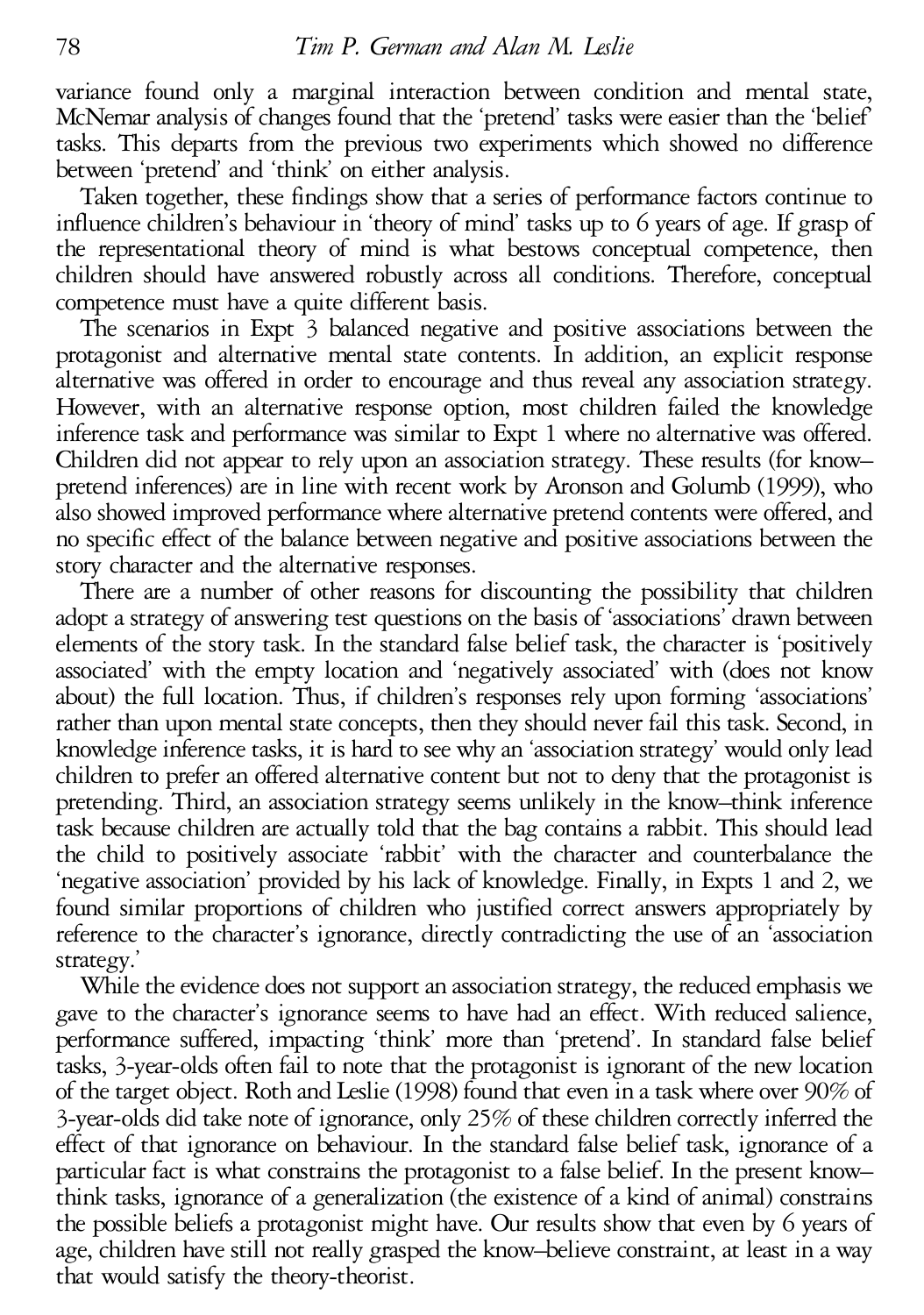*Children's inferences* 79

Standard false belief tasks admit of variations in task structure which influence how well 3- and 4-year-olds perform (e.g. Freeman & Lacohée, 1995; German, 1995; German & Leslie, 2000; Leslie & Polizzi, 1998; Mitchell & Lacohe´e, 1991; Roth & Leslie, 1991, 1998; Siegal & Beattie, 1991; Surian & Leslie, 1999; Wellman & Bartsch, 1988; Zaitchik, 1991). Apparently, knowledge inference tasks too can be modified, making them harder or easier. In Expt 2, we showed that performance could be improved by providing the child with a plausible alternative content for the mental state in question. In Expt 3, offering an alternative content still improved performance on 'pretend' even though the wording of the task reduced the salience of the character's ignorance. In the case of 'belief', however, reducing the salience of the character's ignorance diminished children's performance. These findings may reflect different processing demands that 'pretend' and 'belief' problems make upon the child. Default reasoning in 'belief' problems produces a bias to attribute beliefs with true contents (Leslie, 1994a, 2000; Leslie&Polizzi, 1998; Leslie &Thaiss, 1992; Mitchell, 1994; Roth&Leslie, 1998). The know–think inference task is a type of false belief problem and considerable salience for the character's ignorance appears to be required to overcome the true belief bias, even at 6 years of age.

## **GENERAL DISCUSSION**

There are many things that the child comes to learn about believing that go beyond the requirements of the standard false belief task, and many things about pretending that go beyond the ability to recognize and to infer the content of pretence. Our experiments looked at one particular skill that children develop, namely, the ability to infer how one mental state constrains the contents of another.

We found no support across three experiments for the idea that understanding pretence lags understanding belief, as Lillard (1993) suggested. Lillard did not base her claim upon direct comparisons of 'pretend' and 'believe' within the same task structure, but upon <sup>a</sup> comparison of know–pretend inference tasks with standard false belief tasks. When we compared like with like, 'pretend' and 'believe' produced highly similar results, with the exception of one condition in the final experiment where it appeared

that 'pretend' was slightly ahead. Our results relate to two main issues: the psychological basis of concepts in 'theory of mind', and the role of performance demands in 'theory of mind' tasks. We discuss each of these questions in turn.<br>The question of what knowledge is necessary for concept acquisition/possession marks

a major divide between theories of cognitive development. On one side of the divide sits 'theory-theory'. Theory-theory claims that in order for a child to have a given concept, say, 'believe', the child must grasp a theory of what beliefs really are. If the child grasps the wrong theory, then the child will have the 'wrong' concept, that is, will not have the (adult) concept, 'believe', but some different concept. For example, if the child holds a 'copy theory' of belief (Wellman, 1990), then the child will have a concept similar to the adult concept 'know' rather than 'believe'. This is because, according to theory-theory, the character of a concept—which concept it is—emerges from the character of a theory.<br>Likewise, the acquisition of a particular concept is achieved by acquiring knowledge of the relevant theory. Again, the character of the acquired theory is critical: which concept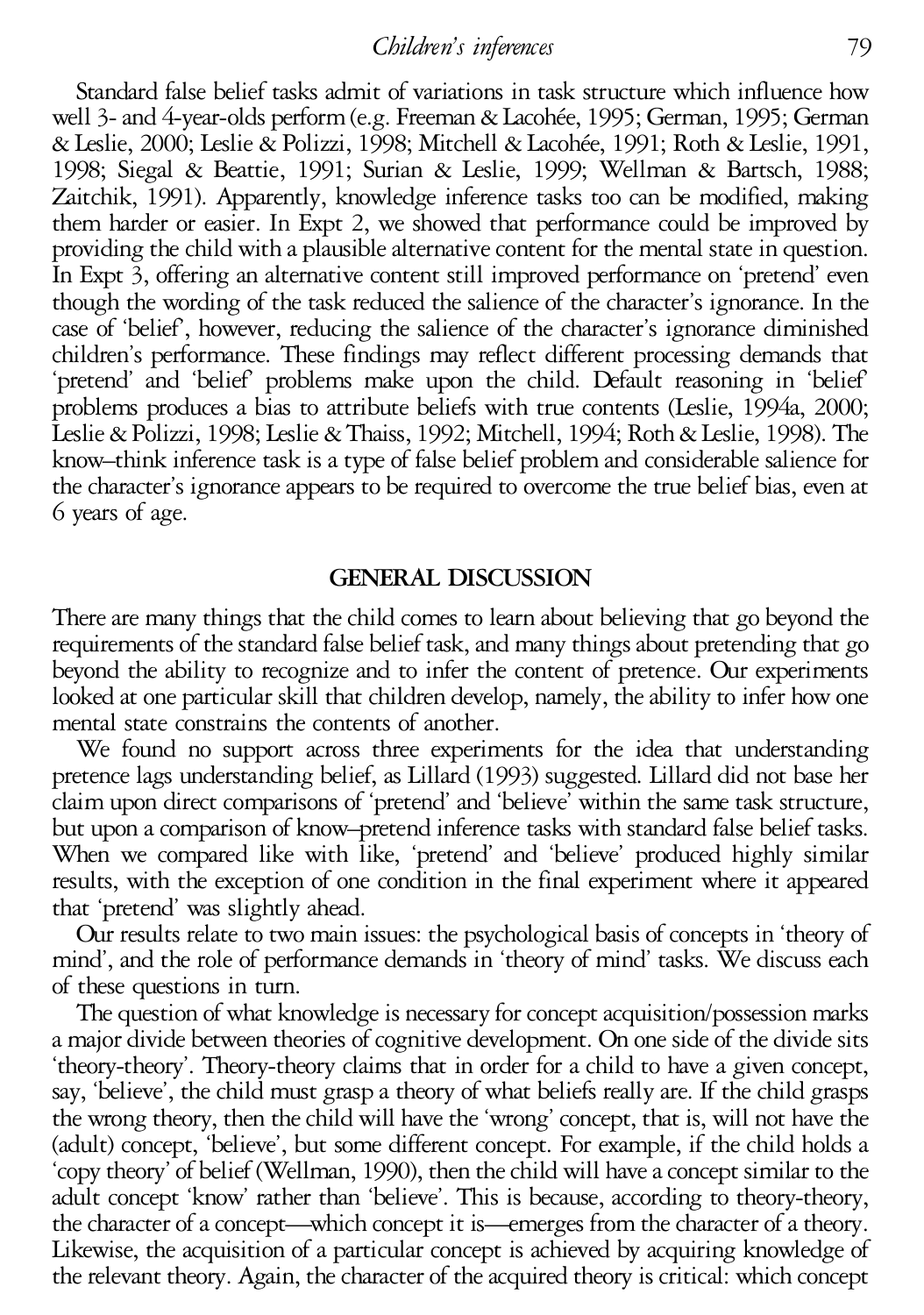has been acquired is determined by which theory has been acquired. Similarly, for theory-theory, a concept can be innate only if knowledge of its associated theory is innate. Hence, for theory-theorists there is intense interest in the details of the child's knowledge and inferences at any stage because this is held to determine which concepts are innate or have been acquired by that stage. For more extensive discussion of these points, see Leslie (in press).<br>On the other side of the theoretical divide sits a view like Leslie's ToMM model. This

takes a diametrically opposite stance on the relation between knowledge and concept possession. In this opposing view, early developing abstract concepts are much more likely to depend upon mechanism rather than upon knowledge. A cognitive mechanism may play the role of enabling, and even directing, attention to a particular property or set of properties which then become <sup>a</sup> topic for knowledge acquisition. On this view, concept possession is prior to knowledge. Consequently, <sup>a</sup> concept may be innate

without innate knowledge.<br>According to the ToMM model, a specialized theory of mind mechanism introduces the concept 'pretend', allowing the child to decide to pretend and to infer from another person's behaviour that that person is pretending. ToMM thereby empowers the child to attend to the mental state property, pretending-that. However, this does not mean that the child is endowed with knowledge of a theory about what pretending really is. More specifically, the ToMM view does not suppose that the very young child knows, or needs to know, that pretending is an internal, subjective, representational mental state. Current theory-theories argue that knowledge of the representational theory of mind

is required in order for someone to possess the concept 'believe' (Gopnik & Meltzoff, 1997; Gopnik&Wellman, 1994; Perner, 1995). Three-year-old children aresaid to lack the concept 'believe' precisely because they are said to lack knowledge of the representational theory of belief. The representational theory tells the child that a person's beliefs are mental representations, that mental representations of situations arise in certain ways, e.g., through perception, and that a person's mental representations will fail to be modified when the situation changes if that person has no knowledge of the changes. Standard false belief tasks are supposed by the theory-theorist to test for knowledge of this theory and thereby test for the presence of the concept 'believe'. By the same token, someone who has never seen or heard of or otherwise encountered a kangaroo will have no knowledge of kangaroos and therefore will have no mental representations of kangaroos. Specifically, the representational theory will tell the child that such a person could have neither beliefs nor pretendsabout kangaroos. Anyone who grasps the representational theory should understand this. However, our results show that only 25% of 4-year-old children seem to firmly grasp this idea. Even by 6 years of age, only 44–56% of children have grasped the representational theory firmly enough to make this prediction. Therefore, despite passing standard false belief tasks, children may not really understand the representational theory of belief. The conclusion, according to theory-theory, should be that children do not really have the concept 'believe' until several years later than was previously thought.

From the point of view of the ToMM model, however, the failure of 4- to 6-year-old children to make knowledge–belief inferences does not bear upon the question of which concepts the child possesses. It bears only upon questions of what knowledge and skill the child possesses. The ability to make inferences from 'knowing' and 'not knowing'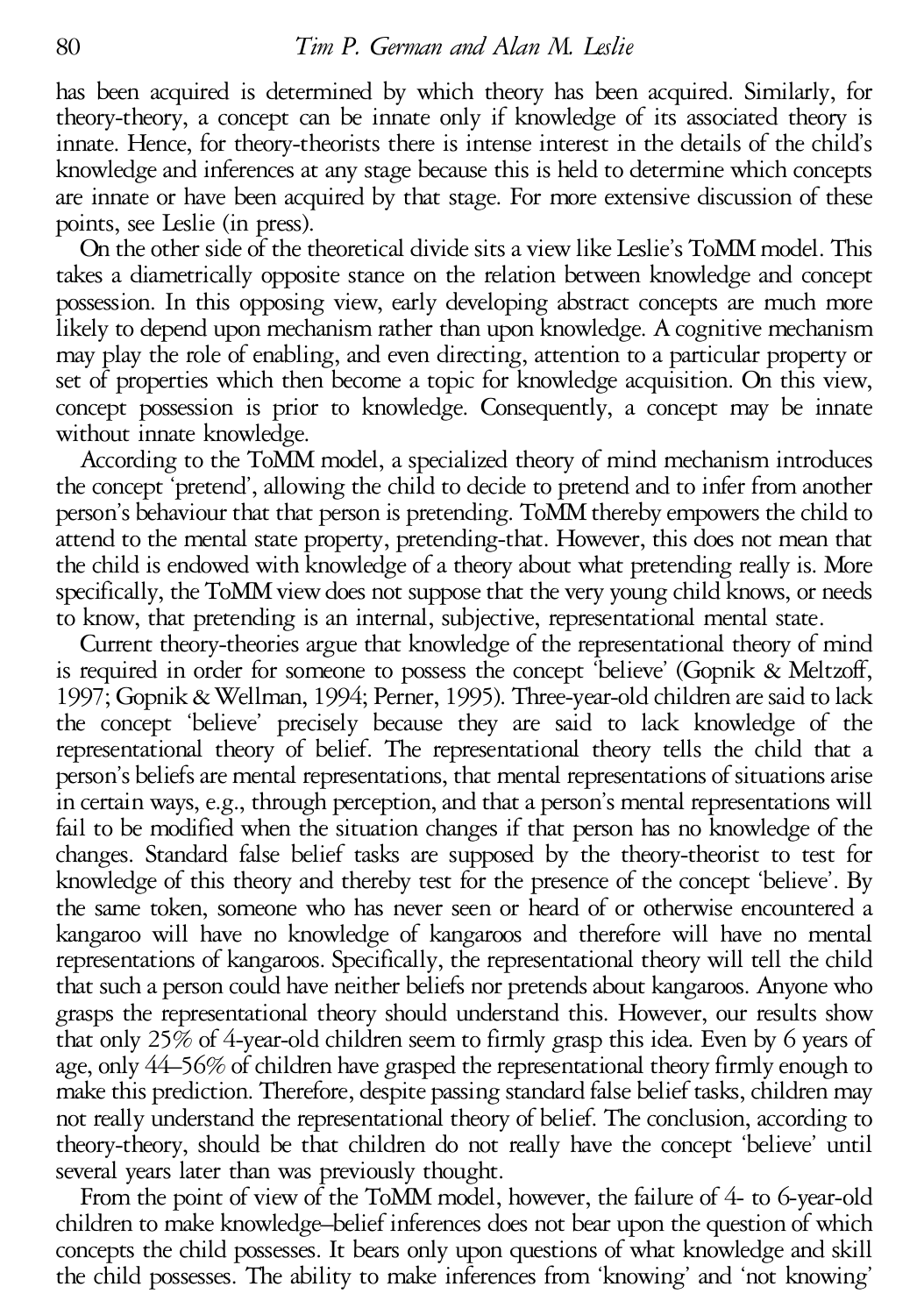*Children's inferences* 81

appears to be unnecessary for the acquisition and possession of the concepts 'pretend' and 'believe'. As subscribers to the ToMM view, we continue to hold that the standard false belief task provides a robust test of 'believe' concept possession. What the knowledge inference task failure does show is that, following an early emergence of mental state concepts, and thus the ability to attend to cognitive properties of agents, the child still has a lot to learn about different mental states and that such learning can proceed relatively slowly. Among the things the child has to learn about are the relations between mental states.<br>Finally, we expect that the rate at which the child will learn about the cognitive

properties of agents will be sensitive to the performance demands that real world situations place upon the child. Our results suggested a role for salience in the knowledge inference task. If a character's ignorance is made more or less salient to the child, it appears that the child will be more or less likely to inhibit a true belief attribution. This finding is consistent with the ToMM-SP model and suggests that the same performance factors continue to influence the child's behaviour long after the standard false belief task is solved, extending the findings of Leslie and Polizzi (1998). One avenue for future research is to try to tease apart the cyclical interactions at different points in development between the performance factors that influence attention to different properties of a situation and the kinds of knowledge the child is able to acquire from these situations.

In summary, we have discussed three kinds of elements that the ToMM-SP model of development highlights. First is representational competence—having to do with what concepts the child has available and consequently what properties the child can in principle attend to. Second are the performance factors that influence and constrain how representational competence can be deployed in actual situations. And finally, there is the knowledge derived from experiences yielded by the competence-performance system.

#### **Acknowledgements**

This work was supported by a grant from the Essex University Research Promotion Fund (No. B7082) awarded to the first author and by the Cognitive Development Laboratory, and by the Laboratory for Language and Cognition, Ru author. Parts of this research were presented by the first author as a poster to the Biennial Meeting of the<br>Society for Research in Child Development, Washington, DC, USA, April 1997. We are grateful to the staff, children and parents at Cherry Tree County Primary, Monkwick County Infant Schools, Colchester,<br>Essex, UK, and Temple Sutton Primary School, Basildon, Essex, UK, as well as Sophie Lovejoy, Louise<br>Edwards and Simon P Astington, Paul Bloom, Angeline Lillard, Sandeep Prasada, Mike Siegal, Cristina Sorrentino and four anonymous reviewers for helpful discussion of the issues presented here and/or comments on <sup>a</sup> previous draft of this paper.

## **References**

Aronson, J. N., & Golumb, C. (1999). Preschooler's understanding of pretense and presumption of congruity between action and representation. *Child Development*, 35, 1414–1425.<br>Baron-Cohen, S. (1995). *Mindblindness: An es* 

*[Cognition,](http://rosina.catchword.com/nw=1/rpsv/0010-0277^28^2921L.37[nlm=2934210]) <sup>21</sup>*, 37–46. Bruell, M.J., &Woolley,J. D. (1998). Young children's understanding of diversity in pretense. *Cognitive Development, <sup>13</sup>*, 257–277.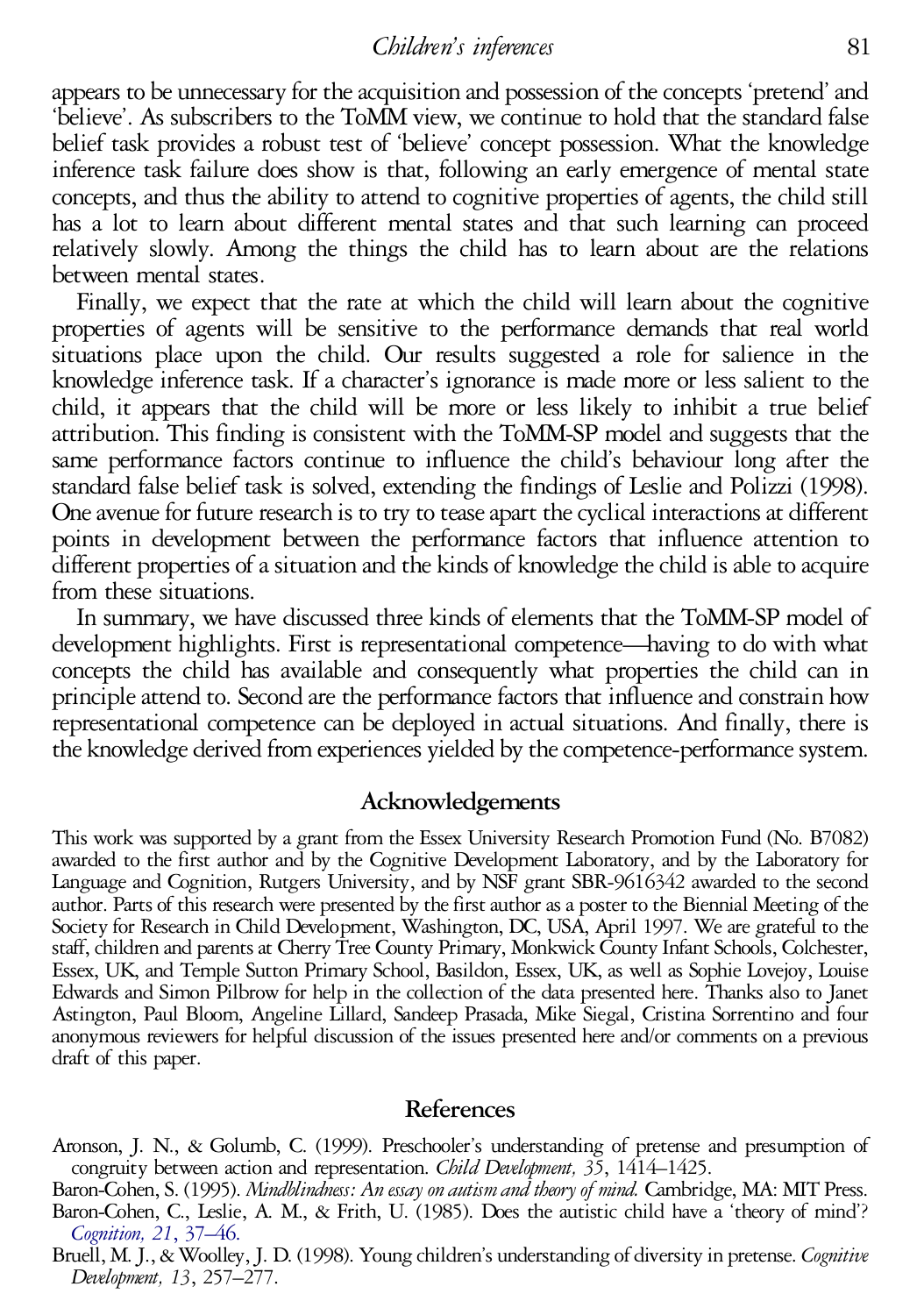- Carey, S. (1985). *Conceptual Change in Childhood*. Cambridge, MA: MIT Press.<br>Carlson, S. M., Moses, L. J., & Hix, H. R. (1998). The role of inhibitory processes in young children's<br>difficulties with deception and false be
- context. *[Developmental](http://rosina.catchword.com/nw=1/rpsv/0012-1649^28^2934L.503[aid=1151895,nlm=9597360]) Psychology, 34*, 503–511.
- Custer, W. L. (1996). A comparison of young children's understanding of contrary representations in
- pretense, memory and belief. *Child Development*, 67, 678–688.<br>Crowley, J. C., & Katz, L. C. (1999). Development of ocular dominance columns in the absence of retinal input. *Nature Neuroscience*, 2, 1125–1130.
- Dias, M., & Harris, P. L. (1990). The influence of the imagination on reasoning by young children.<br>British Journal of Developmental Psychology, 8, 305–318.
- Freeman, N. H., & Lacohée, H. (1995). Making explicit 3-year-olds' implicit competence with their own false beliefs. *[Cognition,](http://rosina.catchword.com/nw=1/rpsv/0010-0277^28^2956L.31[aid=17604,nlm=7634764]) 56*, 31–60.
- 
- Frith, C. D., & Frith, U. (1999). Interacting minds—A biological basis. *Science*, 286, [1692–1695.](http://rosina.catchword.com/nw=1/rpsv/0036-8075^28^29286L.1692[aid=1151897,nlm=10576727])<br>German, T. P. (1995). Testing Fodor's theory of the child's theory of mind. Poster presented at the<br>*Biennial conference of*
- 
- K. Riggs (Eds.), *Reasoning and the mind* (pp. 227–252). Hove, UK: Psychology Press.<br>Gopnik, A. (1996). Theories and modules; creation myths, developmental realities, and Neurath's boat.<br>In P. Carruthers & P. K. Smith (Eds
- 
- *Language, <sup>7</sup>*, 145–171. Gopnik, A., & Wellman, H. (1994). The 'theory theory'. In L. Hirschfeld & S. Gelman (Eds.), *Mapping*
- *the mind: Domain specificity in culture and cognition* (pp. 257–293). New York: Cambridge University
- Press.<br>Harris, P. L. & Kavanaugh, R. D. (1993). Young children's understanding of pretense. *Monographs of the*<br>Society for Research in Child Development, 58 (1, Serial No. 231).<br>Hickling, A. K., Wellman, H. M., & Gottfrie
- 
- 
- 
- 
- Hickling, A. K., Wellman, H. M., & Gottfried, G. M. (1997). Preschoolers' understanding of others'<br>mental attitudes towards pretend happenings. *British Journal of Developmental Psychology*, 15, 339–354.<br>Joseph, R. M. (199 Cambridge: Cambridge University Press. Leslie, A. M. (1991). The theory of mind impairment in autism: Evidence for <sup>a</sup> modular mechanismof
- development? In A. Whiten (Ed.), *Natural theories of mind: Evolution, development and simulation of*
- 
- everyday midreading, pp. 63–78. Oxford: Blackwell.<br>
Leslie, A. M. (1994a). Pretending and believing: Issues in the theory of ToMM. Cognition, 50, [211–238.](http://rosina.catchword.com/nw=1/rpsv/0010-0277^28^2950L.211[nlm=8039362])<br>
Leslie, A. M. (1994b). ToMM, ToBy and Agency: Core architecture an 148). New York: Cambridge University Press. Leslie, A. M. (2000). 'Theory of mind' as <sup>a</sup> mechanismof selective attention. In M. Gazzaniga(Ed.), *The*
- *cognitive neurosciences* (2nd ed. pp. 1235–1247). Cambridge, MA: MIT Press. Leslie, A. M. (in press). How to acquire <sup>a</sup> 'representational theory of mind'. In D. Sperber & S. Davis
- 
- 
- (Eds.), *Metarepresentation*. (Vol. 10, Vancouver Studies in Cognitive Science) Oxford University Press.<br>Leslie, A. M. & Keeble, S. (1987). Do six-month-old infants perceive causality? Cognition, 25, [265–288.](http://rosina.catchword.com/nw=1/rpsv/0010-0277^28^2925L.265[nlm=3581732])<br>Leslie, A. M.